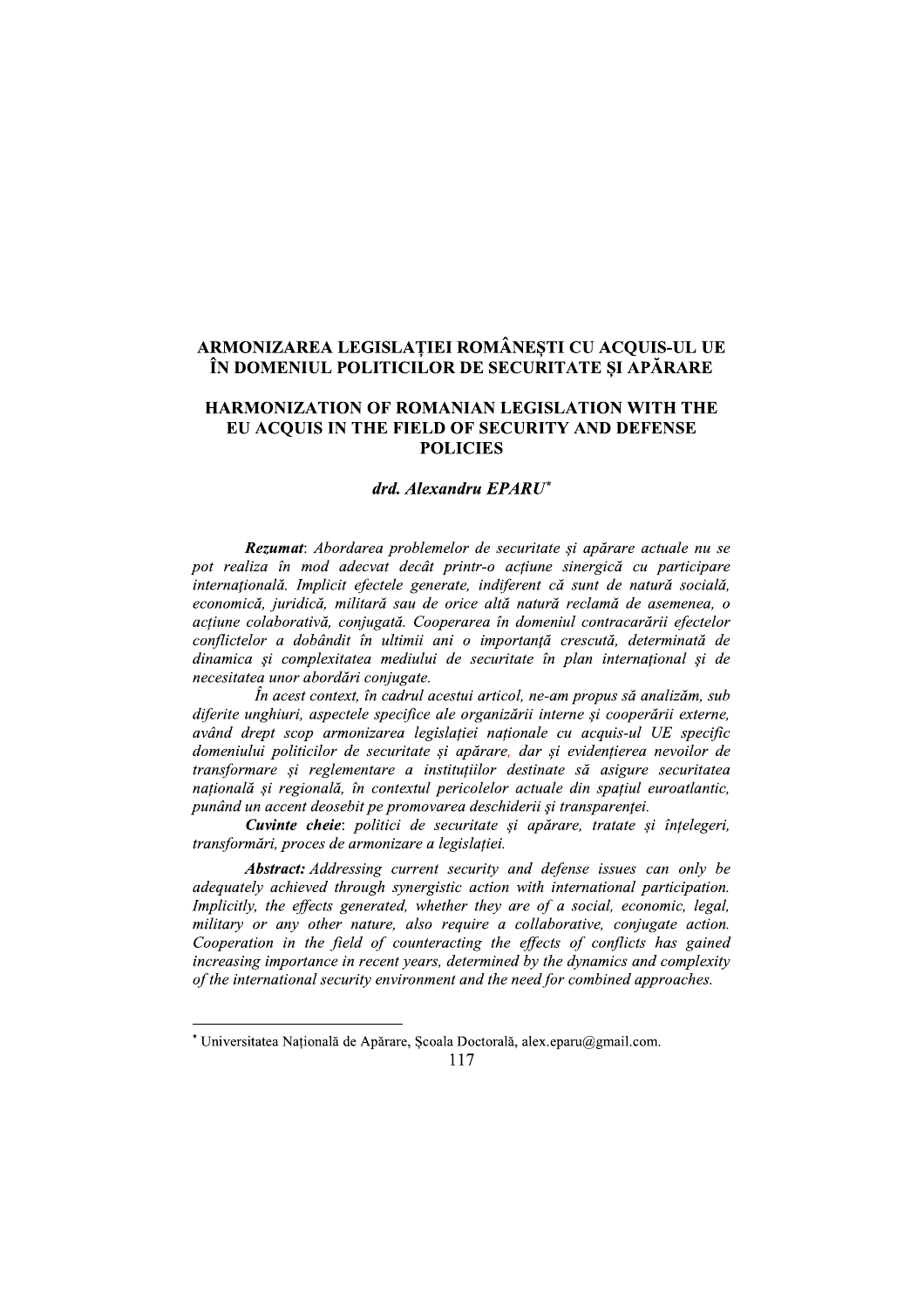In this context, in this article we intend to analyze, from different angles, the specific aspects of internal organization and external cooperation, with the aim of harmonizing national legislation with the EU acquis specific to the field of security and defense policies but also highlighting the needs, transformation and regulation of institutions designed to ensure national and regional security, in the context of the current dangers in the Euro-Atlantic area, with a particular focus on promoting openness and a transparency.

**Keywords**: security and defense policies, treaties and agreements, transformations, process of harmonization of legislation.

#### **Introducere**

În acest secol, trăim într-o lume de legi, reguli, norme, tratate și *întelegeri*. În timp ce statele suverane sunt principalii actori normativi, cresc din ce în ce mai mult importanta și gradul de implicare al organizatiilor internaționale în procesul de guvernare al activităților interstatale, și nu numai. Pe lângă state și organizațiile guvernamentale, există și o serie de organizații non-guvernamentale (NGOs), corporații multinaționale și organizatii hibride, care sunt un mix din toate celelalte categorii. Toate acestea sunt conectate si interactionează în domenii diverse, direct sau indirect, la diferite niveluri și grade de intensitate.

Plecând de la ideea că momentele integrării în Alianta Nord -Atlantică (NATO)și în Uniunea Europeană (UE) reprezintă repere în istoria modernă/contemporană a națiunii noastre, vom analiza, în conținutul articol, să identificăm acele elemente definitorii prezentului ale transformărilor parcurse până la acest moment, dar și să identificăm nevoile de parcurs ulterioare.

Implicarea organizatiilor euroatlantice în solutionarea conflictelor si diminuarea efectelor acestora se bazează pe ideologie, pe aderarea la un set de norme, principii și interese comune, în lipsa cărora actualele dezvoltări ale mediului de securitate si relatiile dintre state nu ar putea fi explicate. Totuși, exportul sau importul de securitate se realizează, în general, în cadrul aceleași familii. Implicarea se dezvoltă pornind de la stabilirea unor obiective comune, convergente ale partenerilor, dar pe baza unor interese strategice ale fiecărui actor implicat.

Organizatiile euroatlantice au un rol important în solutionarea diferendelor internationale, dar mai ales asigură un climat de securitate la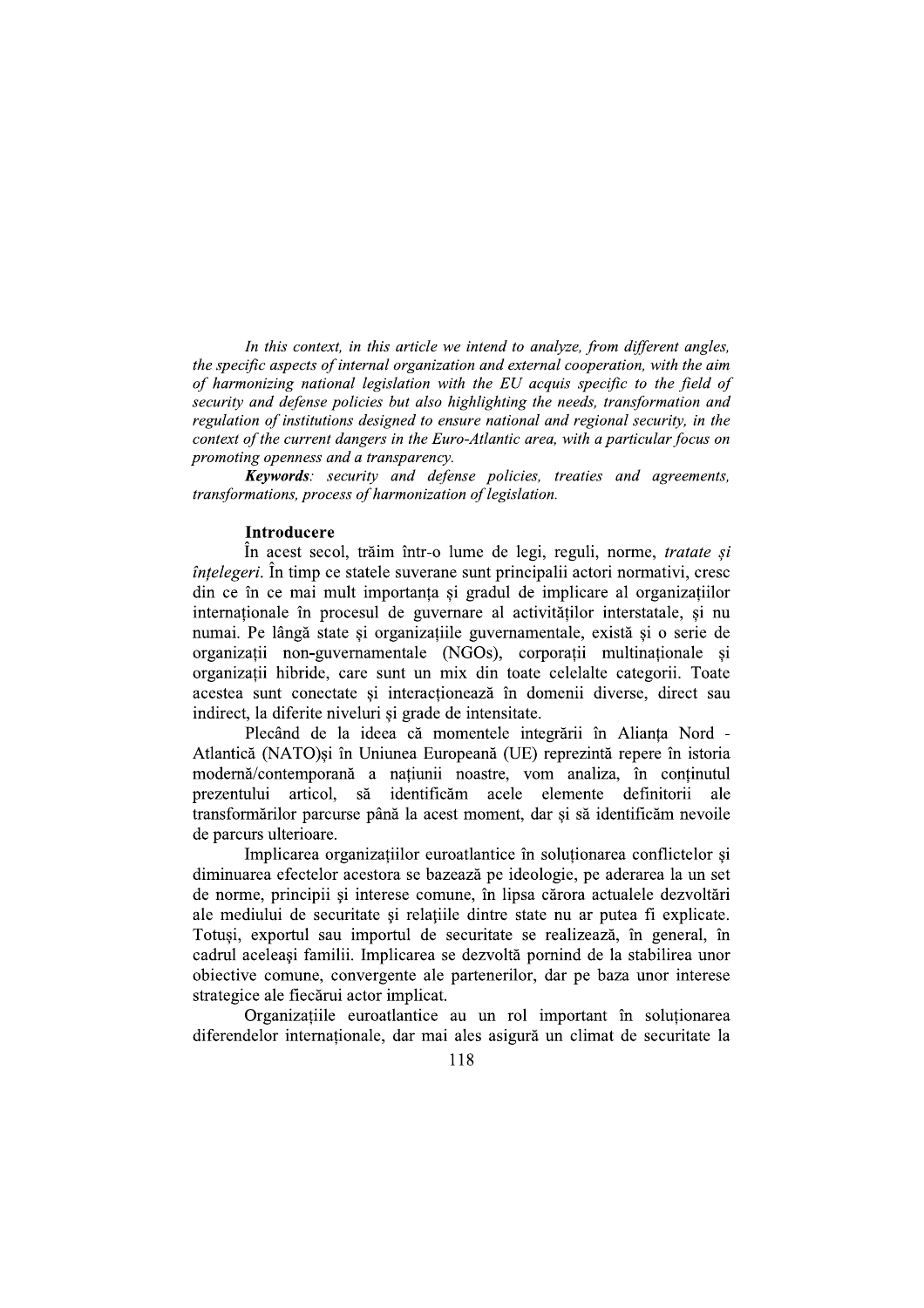nivel național. Legătura strânsă a României, prin parteneriatele strategice dezvoltate în cadrul Uniunii și Aliantei, în ceea ce priveste politica de securitate, a devenit o conditie esentială a stabilitătii.

## 1. Transformări ale Politicii de Securitate și Apărare Comună a Uniunii Europene si influenta acestora asupra securitătii si apărării **României**

Politica de securitate si apărare comună a Uniunii Europene (PSAC/CSDP) stabileste cadrul pentru structurile politice și militare, precum și pentru misiunile și operațiunile militare și civile ale UE în străinătate.

Tratatul de la Lisabona (2009), clarifică aspectele instituționale și întărește rolul Parlamentului European, iar Strategia globală a UE din 2016, definește strategia pentru PSAC.

Politica de securitate și de apărare comună face parte integrantă din politica externă și de securitate comună (PESC) a Uniunii Europene. Tratatul privind Uniunea Europeană (TUE) prevede cadrul PSAC. Articolul 41 prezintă finanțarea PESC și a PSAC, iar politica este descrisă, mai detaliat, la articolele 42-46, în capitolul 2, secțiunea 2 din titlul V, Dispoziții privind politica de securitate și apărare comună, precum și în protocoalele 1, 10 si 11 si declaratiile 13 si 14. Rolul specific al Parlamentului European în domeniul PESC și PSAC este prezentat la articolul 36 din TUE.

Deciziile referitoare la PSAC sunt luate de Consiliul European și de Consiliul Uniunii Europene, articolul 42 din TUE. Aceste decizii sunt luate în unanimitate, cu unele excepții notabile referitoare la Agenția Europeană de Apărare (AEA), articolul 45 din TUE și la Cooperarea Structurată Permanentă (PESCO), articolul 46 din TUE, unde se aplică votul cu majoritate calificată. Structura, instrumentele si agentiile PSAC, sunt conduse de un înalt reprezentant al UE, vicepreședinte/înalt reprezentant (VP/IR), în prezent în persoana lui Josep Borrell Fontelles, evidențiate în documente si legislatie corespunzătoare.<sup>1</sup> Creată odată cu semnarea

<sup>&</sup>lt;sup>1</sup> CSDP, disponibil la https://eeas.europa.eu/csdp-missions-operations/eutm-rca/5392/common-security-and-defence-policy-csdp-structure-instruments-agencies en. accesat la 27.10.2021.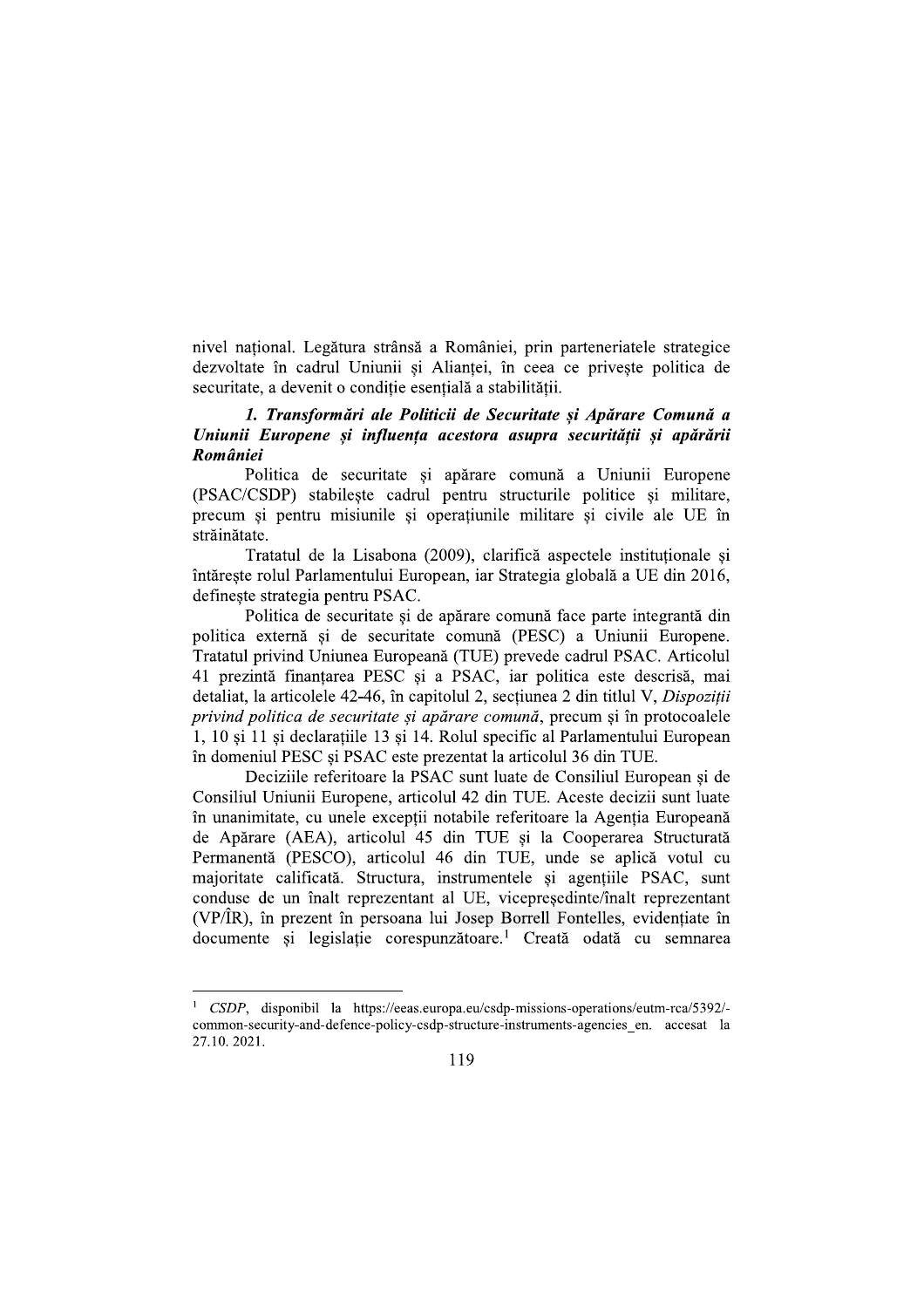Tratatului de la Lisabona (2009), PSAC urmează fostei Politici Europene de Securitate si Apărare (PESA)<sup>2</sup>.

Desi PSAC nu s-a schimbat în mod substantial, în primii ani după intrarea în vigoare a Tratatului de la Lisabona în 2009, ea are un mare potential de a evolua, atât din punct de vedere politic, militar, cât si instituțional. Subscris obiectivului general de instituire a unei capacități de apărare europene comune, realizate prin contribuția statelor membre cu capacități civile si militare, PSAC a fost supusă recent unor schimbări majore la nivel strategic și operațional, pentru a răspunde provocărilor de securitate, astfel:

în decembrie 2013, Consiliul European a stabilit o serie de obiective inițiale pentru a asigura progresul PSAC pentru creșterea eficacității si impactului PSAC, precum si sprijinirea dezvoltării capabilităților de apărare și consolidarea industriei europene de apărare;

*în iunie 2016*, VP/ÎR Mogherini prezintă Consiliului European Strategia globală a UE în domeniul politicii externe și de securitate (SGUE). Aceasta identifică cinci priorități pentru politica externă a UE, astfel:

- $\triangleright$  securitatea Uniunii:
- > reziliența statelor și societăților în vecinătatea de est și de sud a UE; elaborarea unei abordări integrate a conflictelor;
- $\triangleright$  ordinele regionale de cooperare;
- $\triangleright$  guvernarea globală pentru secolul XXI.

-în noiembrie 2016, a fost prezentat Consiliului un plan de implementare privind securitatea și apărarea, care urmărea să operaționalizeze viziunea prezentată în SGUE în privința problemelor de apărare și securitate. Nivelul de ambiție al planului a fost structurat pe trei domenii, astfel: un răspuns promp la conflicte și crize externe; o dezvoltare a capabilităților de securitate și apărare ale partenerilor; o protejare a UE și a cetătenilor ei.

*În domeniul securității și apărării*, dimensiunea operațională a angajamentului UE a fost consolidată prin crearea Capacității de planificare și conducerea a misiunilor non-executive ale Uniunii (MPCC) și măsurile

<sup>&</sup>lt;sup>2</sup> PSAC, disponibil la http://www.europarl.europa.eu, accesat la 03.11. 2021.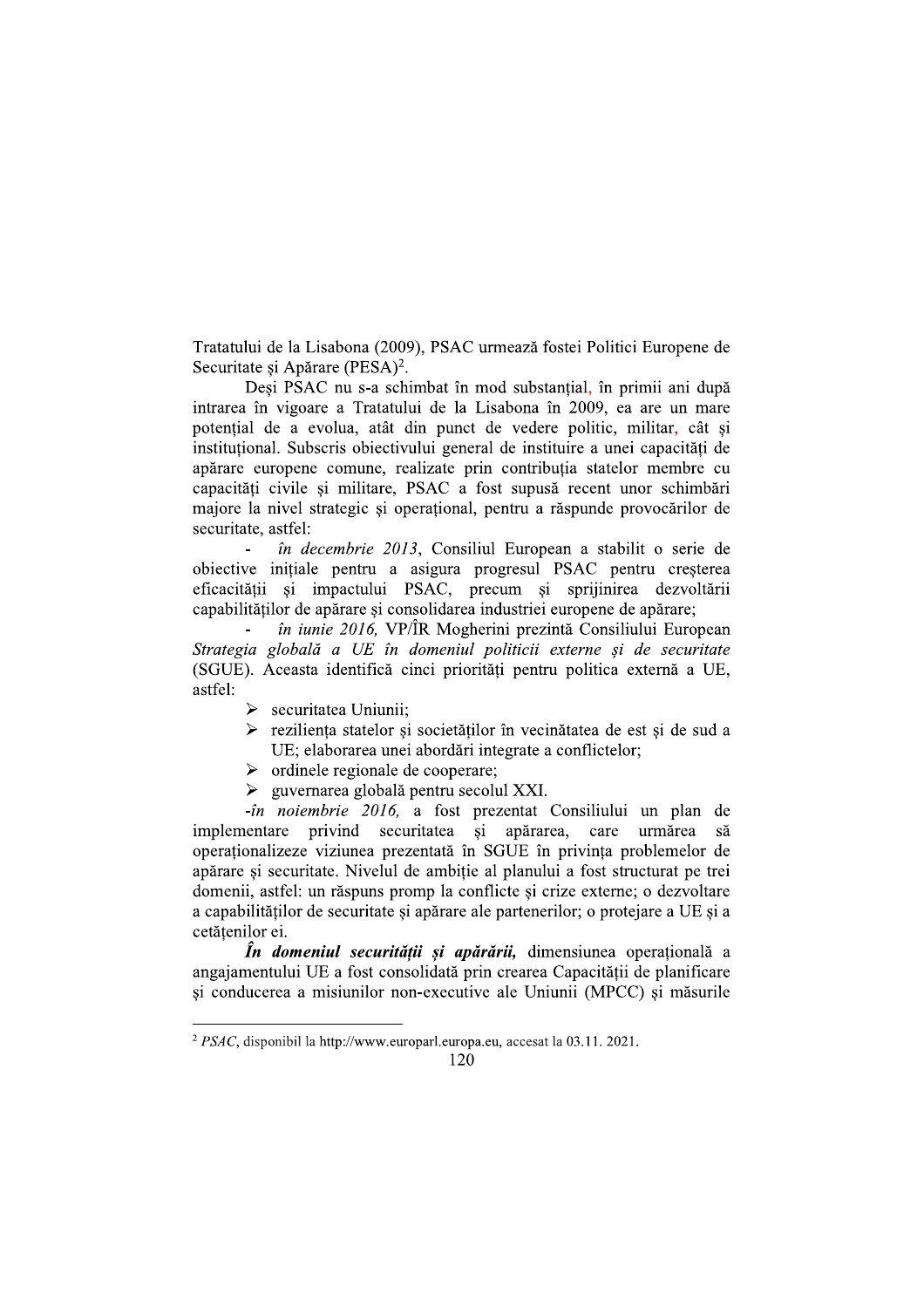adoptate în ceea ce privește optimizarea modului de angajare a Grupurilor de luptă UE, inclusiv pe dimensiunea de asigurare a resurselor financiare pentru dislocarea acestora.

 $\hat{I}$ n sfera dimensiunii civile a PSAC, instrumentarul este în prezent actualizat pentru a răspunde atât prioritătilor deja asumate - politie, stat de drept, administrație civilă, reforma sectorului de securitate și monitorizare în state și regiuni afectate de crize și conflicte - cât și noilor provocări de securitate legate de migratia ilegală, amenintări hibride, securitate cibernetică, terorism și radicalizare, crimă organizată, gestionarea frontierelor și securitate maritimă comună.

De asemenea, Consiliul European a adoptat o serie de concluzii prin care aprobă un plan de aplicare a deciziilor privind cooperarea UE-NATO luate la Varsovia (42 de propuneri). Împreună, aceste trei planuri, denumite uneori pachetul de iarnă pentru apărare, reprezintă un pas important pentru aplicarea Tratatului de la Lisabona în domeniile securitătii si apărării.

Transformările recente în aceste domenii, din perioada, 2017 - 2020, au luat contur odată cu demersurile de finanțare a planului de aplicare a deciziilor privind cooperarea UE - NATO adoptate încă de la Varsovia si continuate printr-o actiune pregătitoare pentru cercetarea în domeniul *apărării*, cu un buget de 90 de milioane EUR, în creștere, an de an.

Ultimele propuneri ale Comisiei privind finantarea unei initiative de susținere a cercetării și tehnologiei în domeniul apărării, pentru perioada de după 2020, indică faptul că această inițiativă a Parlamentului a contat și că s-a situat în avangarda unui proces important.

Totodată, a fost confirmată înființarea Capabilității militare de planificare si executare (CMPE/ PSAC), o structură ce urmăreste îmbunătățirea capacității UE de a reacționa, mai rapid, mai eficient și într-o manieră mai uniformă, în planificarea și desfășurarea misiunilor militare neexecutive.

Astfel, la 7 iunie 2017, Comisia Europeană a prezentat o comunicare intitulată, Lansarea Fondului European de Apărare (FEA), în care și-a descris propunerile de a stimula si a structura investitiile în domeniul apărării în UE. Ea a propus un sprijin direct pentru cercetare, pentru cofinantarea dezvoltării și sprijinirea achiziționării de tehnică și echipamente, din domeniul apărării, de către statele membre ale UE.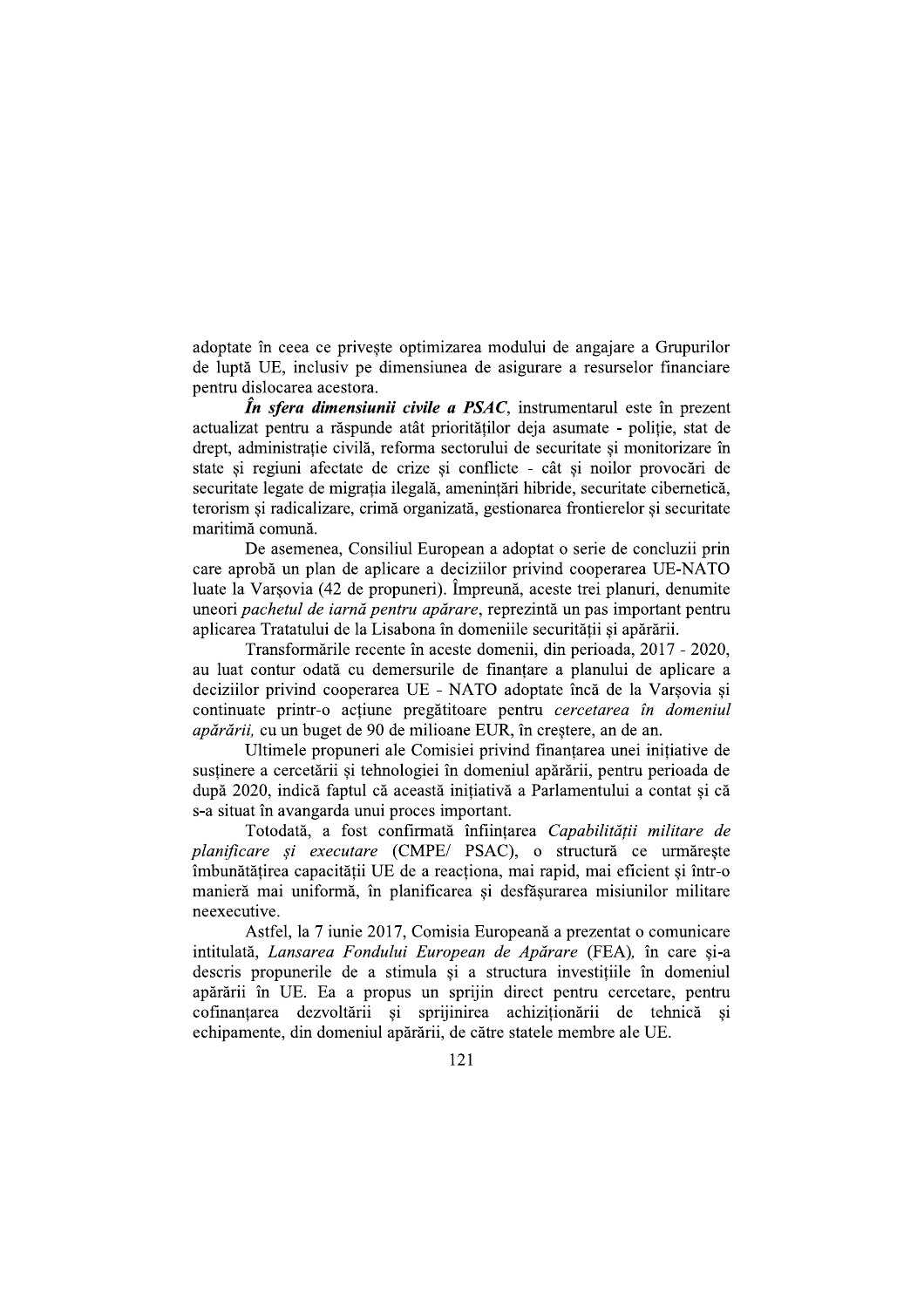Anul următor, în noiembrie, Consiliul European a evidențiat progresele semnificative înregistrate în ultimii doi ani în domenii precum pactul privind PSAC civilă, consolidarea CMPE, implementarea PESCO, Coordinated Annual Review on Defence (CARD) și FEA/EDF, întărirea cooperării UE-NATO, dezvoltarea Instrumentului european pentru pace (EPF), precum și mobilitatea militară.

Ulterior, Consiliul Europei a adoptat concluzii cu privire la cel de al treilea raport intermediar referitor la punerea în aplicare a celor 74 de actiuni comune pentru cooperarea UE-NATO.

Transformările PSAC au influențe directe asupra securității *României* si le evidentiem în paragrafele următoare:

Implementarea Cooperării Structurate Permanente (Permanent Structural Cooperation - PESCO);

La 19 noiembrie 2018, Consiliul European a adoptat o listă de 17 noi projecte propuse în cadrul initiativei de dezvoltare a PESCO/PSAC. Aceste proiecte<sup>3</sup>, prezentate și de presă, se adaugă la cele 17 existente, ridicând numărul acestora la 34.

Ulterior, la 19 noiembrie 2019, Uniunea Europeană a lansat 13 noi projecte, în cadrul programului de cooperare în materie de apărare, însumând până la acestă dată un număr de 47<sup>4</sup> de proiecte în diferite stadii de derulare.

România participă la cinci dintre aceste noi proiecte, iar două au fost chiar inițiate de țara noastră. În total suntem implicați în 12 din cele 47 de projecte începute până acum.

Consolidarea Planului de Dezvoltare a Capabilităților Militare Comune (Capability Development Plan - CDP); CDP, împreună cu statele membre, produce planuri de dezvoltare a capabilităților, și suport decizional pentru UE și statele membre, în privința dezvoltării de noi capabilități în domeniul apărării. Începând cu anul 2018, România alături de CDP și

<sup>&</sup>lt;sup>3</sup> PESCO, disponibil la https://pesco.europa.eu/, accesat la 29.10. 2021.

<sup>&</sup>lt;sup>4</sup> PESCO, disponibil la https://www.consilium.europa.eu/media/39762/pesco-overview-offirst-collaborative-of-projects-for-press.pdf, accesat la 29.10. 2021.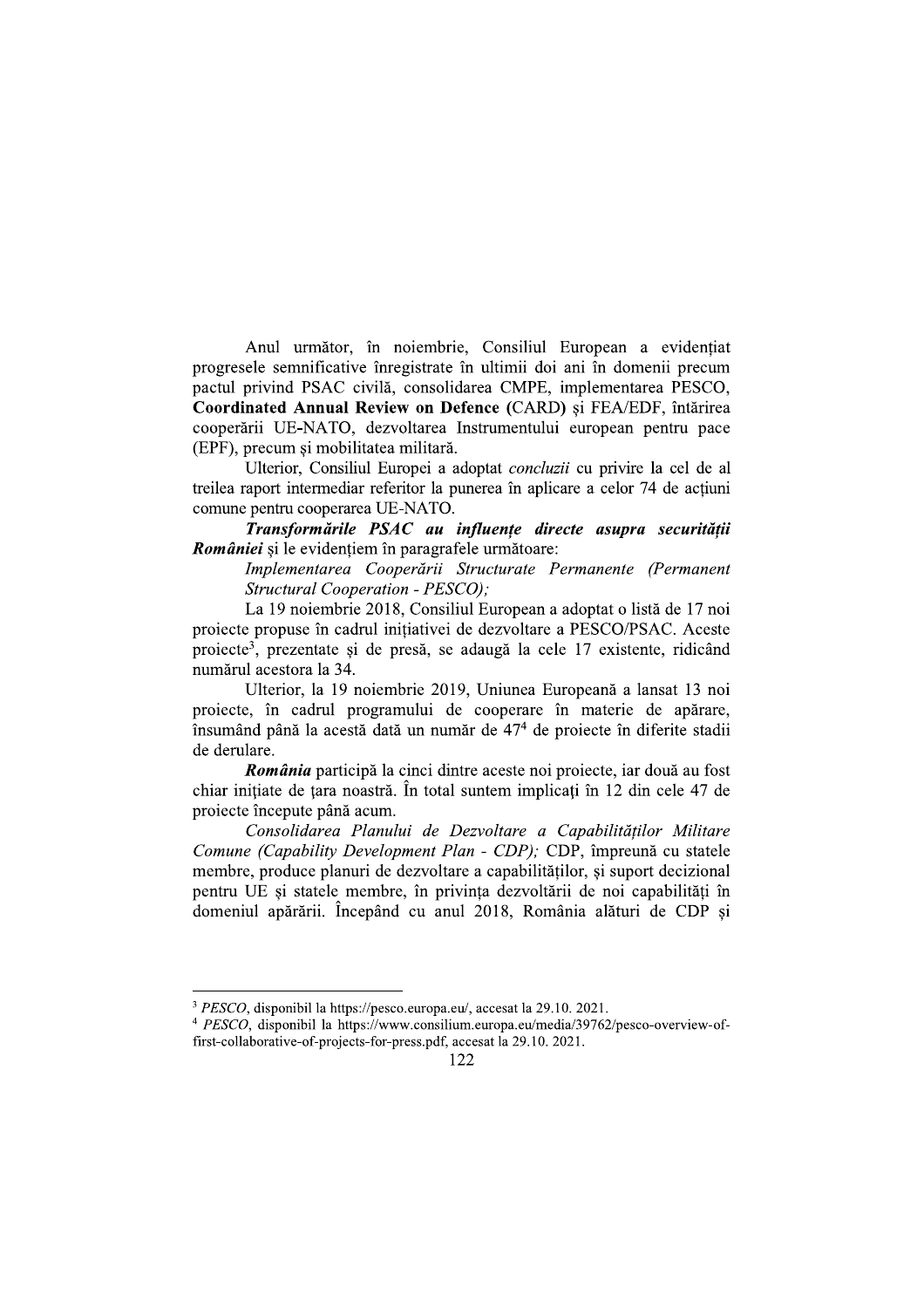celelalte state membre, subscrie celor 11 priorități de dezvoltare a capabilităților de apărare<sup>5</sup>.

### Analiza coordonată anuală în domeniul apărării:

Lansat în anul 2017, CARD este o metodologie care facilitează sincronizarea ciclurilor de planificarea a activitătilor militare comune si adaptarea în vederea compatibilității capabilităților de apărare noi dezvoltate de fiecare țară membră a UE. CARD este la acest moment condus de către EDA.

Începând cu 20 noiembrie 2018, România<sup>6</sup> a fost de acord cu implementarea acestei metodologii la nivel european și statal și astfel subscrie acetui tip de metodologie evaluativă a sistemelor de apărare.

Fondul European pentru Apărare (European Defence Fund - EDF);

Încă din septembrie 2016, presedintele Juncker a anuntat crearea unui Fond european de apărare menit să ajute statele membre să dezvolte și să obțină capacități de apărare strategice comune, mai rapide și mai eficiente. Această initiativă a fost salutată de către România cu ocazia reuniunii Consiliului European, din decembrie 2016, și din martie 2017.

Fondul are menirea de a coordona, completa si consolida investitiile nationale în domeniul apărării. Prin punerea în comun a resurselor, statele membre pot obține rezultate mai bune și pot dezvolta tehnologii și echipamente de apărare pe care nu ar putea să le dezvolte singure.

De asemenea, Fondul va stimula inovarea și va realiza economii de scară, sporind competitivitatea industriei europene de apărare, iar propunerea ar include două ferestre<sup>7</sup>, complementare, însă diferite în ceea ce priveste structura lor juridică și sursa lor bugetară.

O fereastră de cercetare pentru a finanța cercetarea colaborativă în tehnologii inovatoare în domeniul apărării, precum dispozitivele electronice, metamaterialele, software-urile criptate sau robotica. Pentru anul 2020, comisia a propus finantarea celor 90 de milioane EUR. Acum, în baza cadrului financiar multianual de după 2020, comisia a propus un program

EDA-What we do, disponibil la https://www.eda.europa.eu/what-we-do/our-currentpriorities/capability-development-plan, accesat la 29.10. 2021.  $6$  Idem.

Afaceri Europene, disponibil la http://parlament.ro/afaceri europene/afeur/2017/fi -2298.pdf, accesat la 29.10. 2021.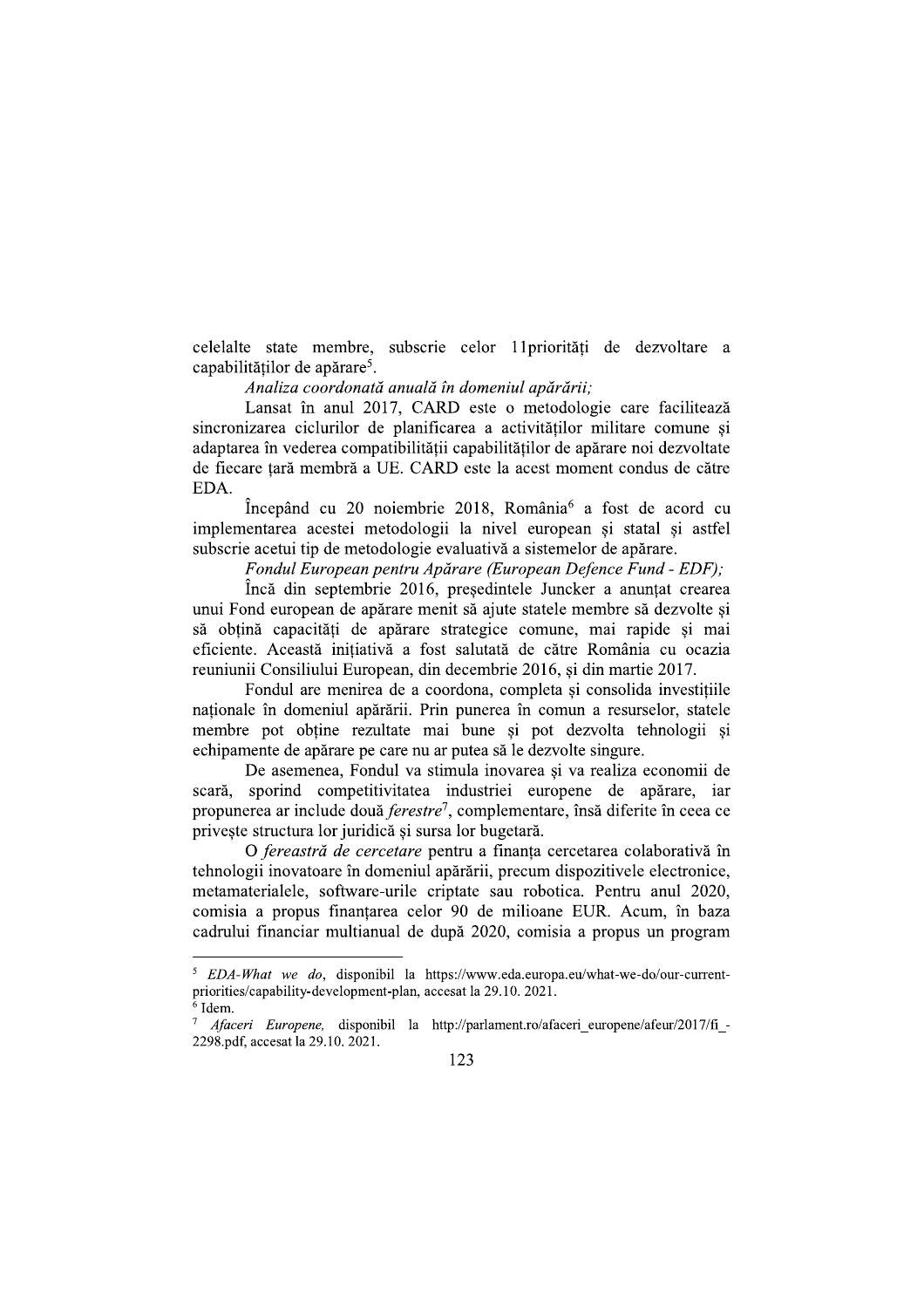dedicat de cercetare în domeniul apărării, care să dispună de aproximativ 500 de milioane EUR pe an. $8$ 

O fereastră de capacităti care ar actiona ca un instrument financiar, care să faciliteze statelor membre participante achiziționarea în comun a anumitor active pentru a reduce costurile care le revin. Aceste capacităti vor fi convenite de statele membre, care ar deține tehnologia și echipamentul. De exemplu, statele membre pot să investească în comun în tehnologia dronelor sau să cumpere elicoptere în comun pentru a reduce costurile.

Ca ordin de mărime, această fereastră ar trebui să fie capabilă să mobilizeze aproximativ 5 miliarde EUR pe an. Comisia va lansa un studiu de fezabilitate pentru a creste precizia acestei estimări<sup>9</sup>. România sustine demersurile financiare aferente acestui fond, prin:

 $\checkmark$  actiuni concrte pentru operationalizarea Fondului;

√ corelarea proiectelor Fondului cu cele ale PESCO, în ceea ce priveste cele 12 projecte la care participă România;

 $\checkmark$  acordarea unei atentii speciale sprijinirii IMM-urilor si start-upsurilor din domeniul industriei apărării naționale.

Conditiile pe care România, împreună cu celelalte state membre, ce trebuie să le îndeplinească pentru accesarea fondurilor din cadrul EDF, presupun respectarea principiilor competitivității și colaborării, de-a lungul întregului ciclu de cercetare si dezvoltare, în vederea unui impact mai puternic.

Spre exemplu, pentru anul 2017, România a dezvoltat o relație financiară avantajoasă cu UE<sup>10</sup>, cu un procent semnificativ alocat către fondul EDF. Tot ca exemplu, pentru anul 2018, cheltuielile UE în România au fost de 4,865<sup>11</sup> milioane EUR, în vreme ce contributiile României au cuantificat suma de 239.1<sup>12</sup>.

Europa press corner, disponibil la https://ec.europa.eu/commission/presscorner/detail/ro/IP 16 4088, accesat la 04.11. 2021.

 $9$  Idem, accesat la 04.11.2021.

<sup>&</sup>lt;sup>10</sup> European Union, disponibil la https://europa.eu/european-union/about-eu/countries-/membercountries/romania ro, accesat la 04.11. 2021.

<sup>&</sup>lt;sup>11</sup> The long-term and annual EU budget, disponibil la https://ec.europa.eu/budget/graphs/revenue expediture.html, accesat la 04.11. 2021.

 $^{12}$  Idem.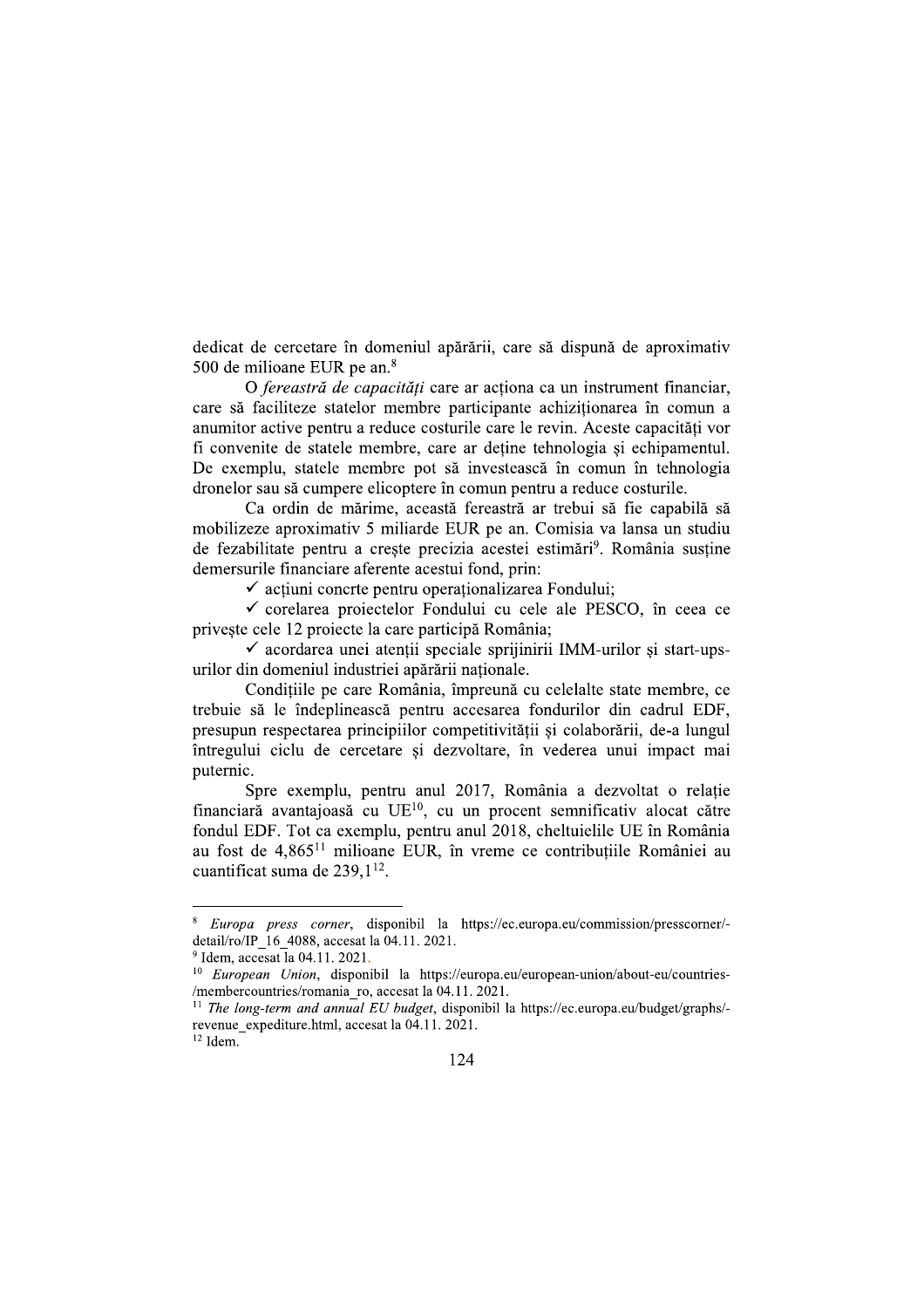# Misiunile EU si comandamentele operationale MPCC\* si CPCC\*\*;

Participarea la dezvoltarea securității și apărării Uniunii Europene a continuat să reprezinte una dintre prioritățile politicii nationale de apărare, tara noastră sprijinind activ eforturile de promovare a UE, ca actor credibil pe scena internațională de securitate, precum și de creștere a rolului acestei organizatii în managementul crizelor, printr-o angajare mai substanțială în Balcani și în Zona Extinsă a Mării Negre.

România contribuie la operatiile militare ale UE (EUFOR Althea în Bosnia si Hertegovina, EUTM Mali, EUTM Somalia, EUTM RCA -Republica Centrafricană, EUNAVFOR Atalanta și EUNAVFOR MED Sofia) $13$ .

În contextul de securitate generat de conflictele recente, unele efecte adiacente precum migratia ilegală se răsfrâng asupra UE, nu numai prin impactul social și economic, dar și din perspectiva Politicii de Securitate și Apărare Comune.

Discuțiile referitoare la desfășurarea de acțiuni specifice, de către statele membre si dezvoltarea dimensiunii de combatere a traficului de persoane și a migrației ilegale, în cadrul misiunilor și operațiilor sub egida PSAC, demonstrează necesitatea unei abordări unitare în gestionarea relațiilor de vecinătate. Având în vedere evoluția situației de securitate în vecinătatea estică, țara noastră are nevoie de o abordare echilibrată a inițiativelor economice și de securitate, considerând necesară dezvoltarea dimensiunii de securitate si apărare a Parteneriatului Estic, prin derularea de activități concrete.

Mai mult decât atât, o nouă initiativă<sup>14</sup> a fost lansată de către Germania și Franța, cu privire la formarea unei armate europene, la dispoziția CMPE (capabilități militare de planificare și executare), condusă de către Germania prin rotație cu Franța cu ajutorul unor aliați precum România sau Cehia. Această idee este inspirată din planurile definite pentru

<sup>\*</sup> Capabilitatea militară de planificare și conducere a operațiilor (MPCC).

<sup>\*\*</sup> Colegiul Comunitar Central Piemont (CPCC).

<sup>&</sup>lt;sup>13</sup> MAE, Participarea României la misiunile PSAC, disponibil la https://www.mae.ro/node/1884. accesat la 05.11. 2021.

<sup>&</sup>lt;sup>14</sup> Iohannis vrea armată europeană, *Press News*, disponibil la https://psnews.ro/iohannisvrea-armata-europeana-179192/, accesat la 05.11. 2021.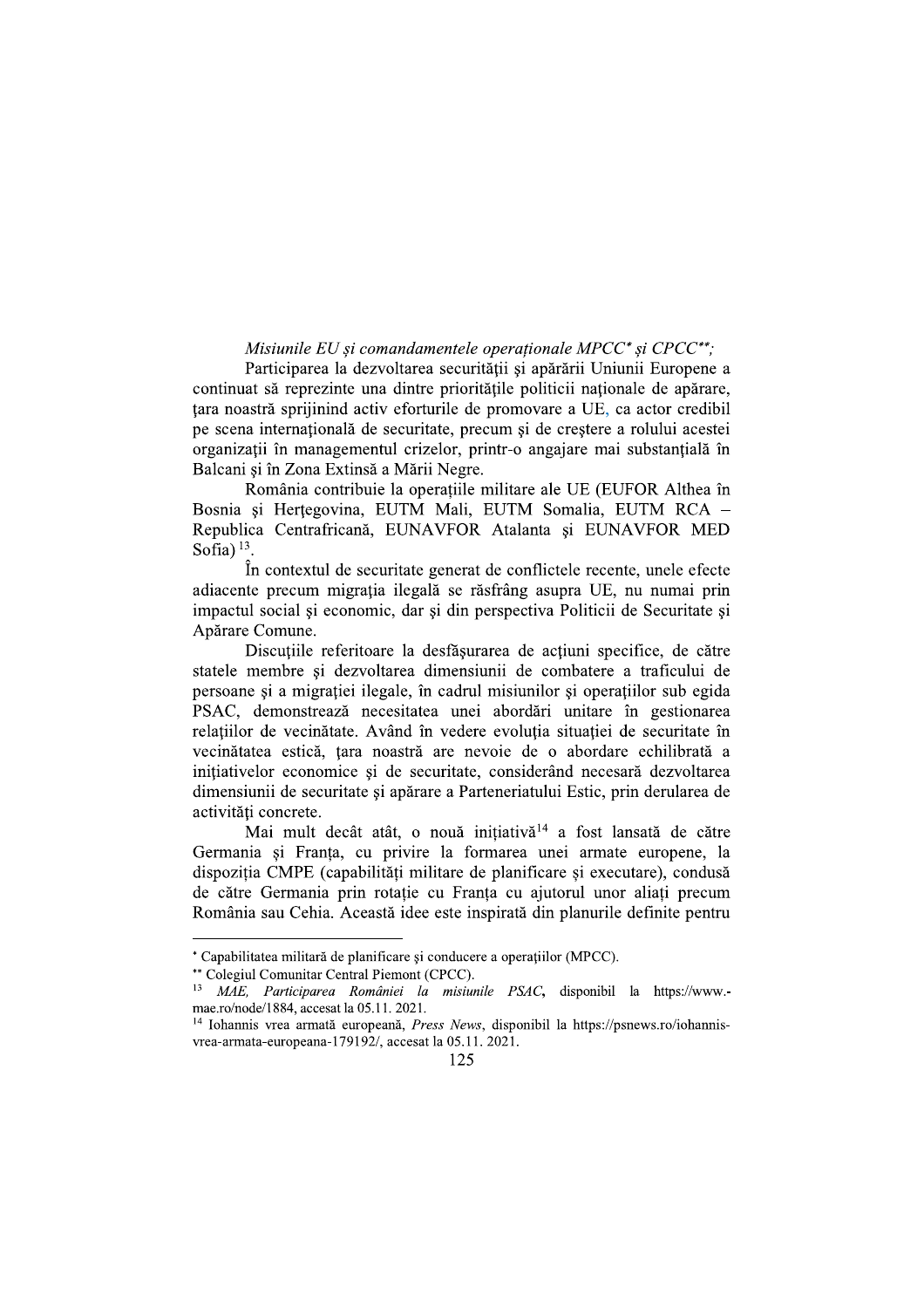prima dată de către ministrii de externe ai Germaniei de Vest și ai Franței (Konrad Adenauer, respectiv Robert Schumann), în anii de după cel De-Al Doilea Război Mondial. Armata comună a Europei ar fi trebuit să cuprindă. conform planurilor liderilor europeni din 1950, 540 000 de soldați, grupați în 40 de divizii a câte 13 000 de militari activi.

În acest sens, și nu numai, PSAC a înființat Comandamentele Operationale Permanente (OHQs) la nivel militar și civil (MPCC/CPCC); în prezent rolul acestor comandamente este acela de a asigura actul de comandă pentru misiunile de instruire din Somalia, Mali și Republica Centrafricana, misiuni sub egida ONU. De asemenea, în viitor se dorește ca aceste comandamente să conducă forte armate ale UE în misiuni executive.

România, prin vocea președintelui Klaus Iohannis<sup>15</sup>, în cadrul vizitei presedintelui Frantei Fracois Hollande la Bucuretti din 13.09.2016, este de acord cu o astfel de initiativă, cu condiția ca ea să nu fie antagonică<sup>16</sup> cu demersurile militare ale NATO.

#### Pactul privind PSAC civilă:

Misiunile civile și operațiile militare desfășurate în cadrul PSAC sunt deosebit de importante în contextul demersurilor UE, de promovare a statului de drept si de sustinere a respectării drepturilor omului si a bunei guvernări, precum și în alte domenii conexe, precum reforma sectorului civil de securitate sau dezvoltarea capacităților instituționale, regionale și locale, toate acestea având incidență directă asupra stabilității și securității internationale.

România se numără constant printre principalii contributori cu experți la misiunile civile de gestionare a crizelor desfășurate de UE: EUMM Georgia, EUAM Ucraina, EUPOL COPPS, EUCAP Sahel Mali, EUCAP Sahel Niger, EUBAM Libia și EUCAP Somalia, precum și

<sup>&</sup>lt;sup>15</sup> Iohannis: România sprijină inițiativa unei armate UE, Stiri-DIGI 24, disponibil la https://www.digi24.ro/stiri/actualitate/iohannis-romania-sprijina-initiativa-unei-armate-ue-565369, accesat la 05.11. 2021.

<sup>&</sup>lt;sup>16</sup> George Traicu, "Iohannis spune nu armatei europene: Crearea unui paralelism cu NATO nu ar ajuta pe nimeni", Stiri pe surse, disponibil la https://www.stiripesurse.ro/iohannisspune-nu-armatei-europene-crearea-unui-paralelism-cu-nato-nu-ar-ajuta-pe-nimeni -1404192.htmlaccesat la 05.11. 2021.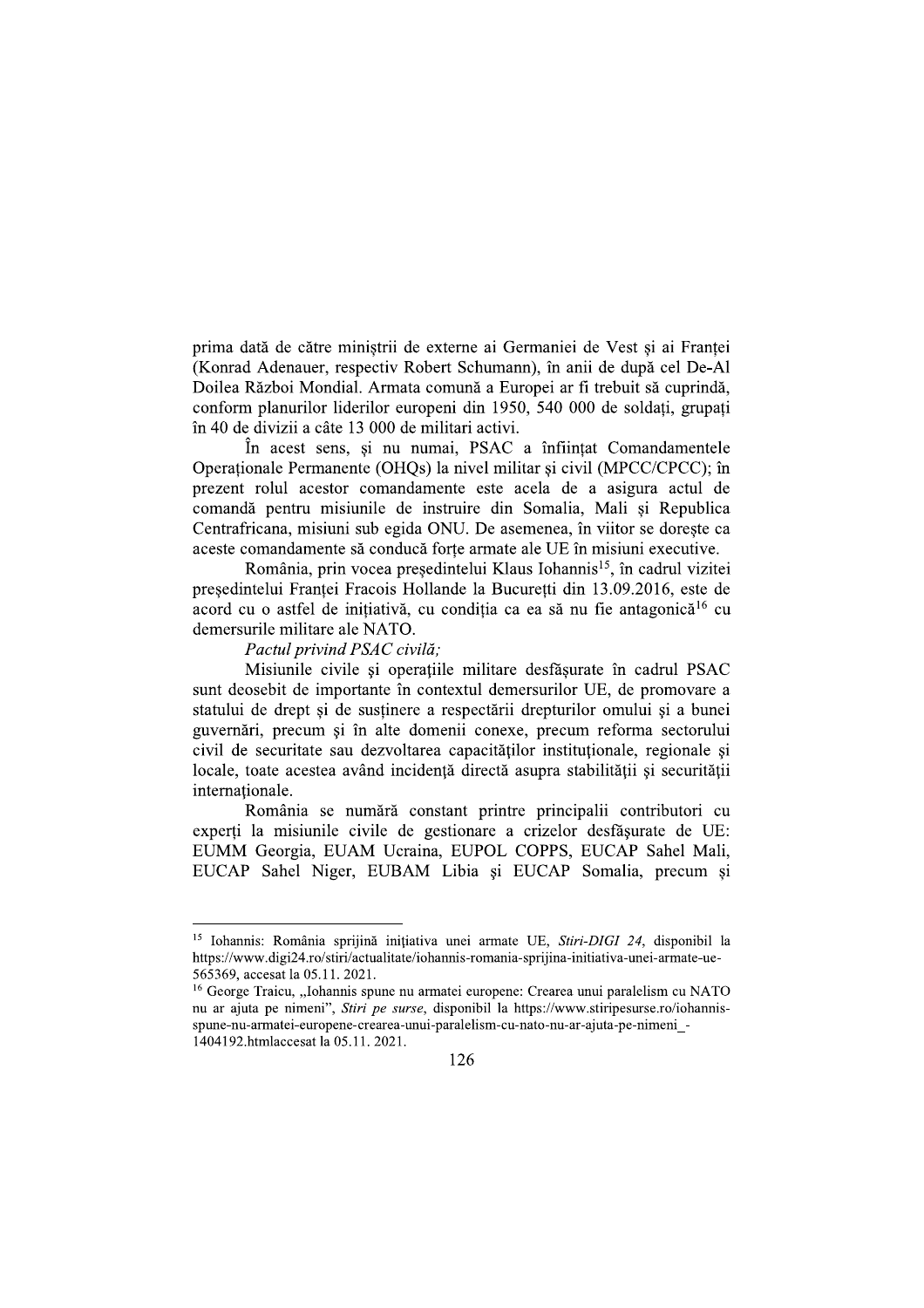EUBAM Republica Moldova și Ucraina, lansată sub egida Comisiei Europene.

*Întărirea cooperării UE-NATO*: Parteneriatul Euro-Atlantic are potențialul de a furniza soluții pentru contracararea principalelor amenințări cu care se confruntă: războiul hibrid, atacurile cibernetice și provocările din spațiile maritime, în special în Marea Neagră. Acest lucru impune intensificarea cooperării și consolidarea complementarității între NATO și UE, cu luarea în considerare a competentelor specifice, instrumentelor si capabilităților la dispoziție, precum și a autonomiei de decizie a fiecăreia dintre ele. România acordă o atenție deosebită proiectelor transfrontaliere, din agenda europeană, precum și celor din cadrul Strategiei Uniunii Europene cu privire la Regiunea Dunării.

Tara noastră este, de asemenea, activă în Organizația Cooperării Economice la Marea Neagră, în Procesul de Cooperare în Europa de Sud-Est și în cadrul Inițiativei Central-Europene.

Dezvoltarea Instrumentului European pentru Pace (European Peace Facillity - EPF);

Instrumentul financiar european pentru pace<sup>17</sup> este un fond european extrabugetar, nou propus în valoare de 10,5 miliarde EUR, pentru o perioadă de șapte ani, care coincide cu viitorul cadru financiar multianual 2021-2027. Acest mecanism va permite finantarea tuturor actiunilor externe, din cadrul politicii externe și de securitate comune (PESC), cu implicații militare sau în domeniul apărării.

Instrumentul financiar european pentru pace propus ar extinde sfera de aplicare a costurilor comune pentru misiunile si operatiile militare, din cadrul politicii de securitate si apărare comune, pentru a sprijini operatiile militare de sprijinire a păcii, la nivel mondial ale partenerilor și pentru a lărgi sfera acțiunilor cu caracter militar sau de apărare, cum ar fi activitățile de consolidare a capacităților pentru actorii militari, care pot fi realizate în cadrul PESC.

 $17$ Instrumentul financiar european pentru pace, disponibil la https://eeas. europa.eu/headquarters/headquarters-homepage/spunsuri-instrumentul-financiar-europeanpentru-pace ro, accesat la 05.11. 2021.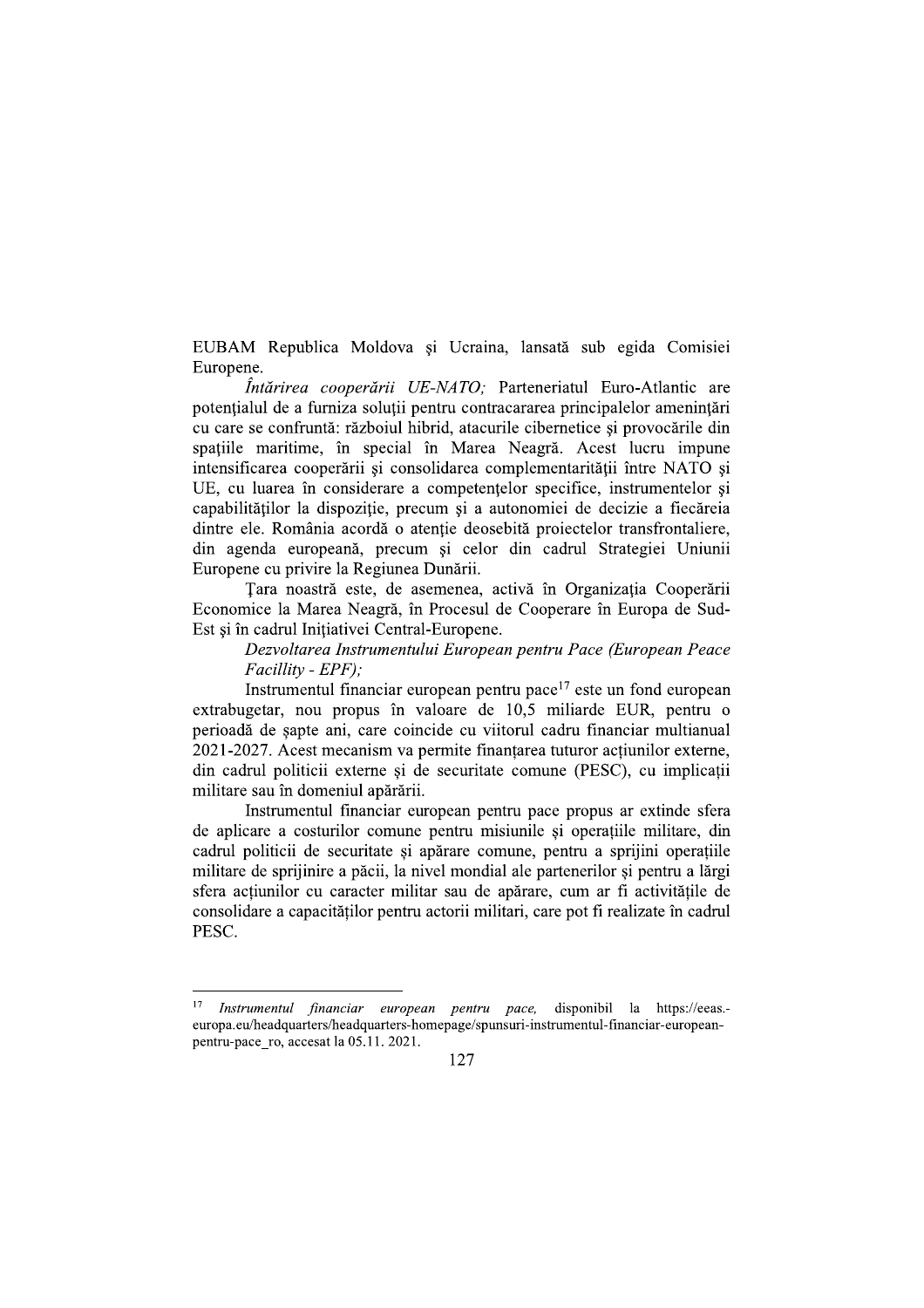În procesul de revizuire a parteneriatului estic, România a propus conceptul de security trust, retinut ulterior sub denumirea de cadre tematice de dialog. Totodată, reprezentantii României au participat la elaborarea conceptului Uniunii Energetice a UE, cu accent pe promovarea proiectelor care reprezintă interesele românesti – interconectorul Bulgaria-România-Ungaria-Austria, Coridorul vertical (România - Bulgaria - Grecia) și AGRI (proiect de transport al gazelor naturale din zona Mării Caspice până la Țărmul Mării Negre), interconectorul România - Republica Moldova, precum și punerea în valoare a resurselor din platoul continental al Mării Negre.

Mobilitatea militară; Încă din 2017, președintele Juncker a accentuat necesitatea imperativă de a crea, până în 2025, o veritabilă Uniune Europeană a Apărării. Planul de acțiune european în domeniul apărării și, în special, Fondul european de apărare arată angajamentul Europei de a desfășura acțiuni curajoase pentru a sprijini statele membre. Îmbunătățirea mobilității militare în Uniunea Europeană este una dintre măsurile practice în acest sens.

Planul de acțiune<sup>18</sup> a identificat sarcini, responsabilități și calendare ambitioase pentru îmbunătătirea mobilitătii militare în ceea ce priveste următoarele patru aspecte: aspect juridice; vămi; cerinte militare, inclusiv standarde militare legate de infrastructură; și permisiuni de deplasare transfrontalieră, inclusiv autorizații diplomatice.

Demersurile României pe timpul președiției Consiliului Uniunii Europene în materie de securitate și apărare. În domeniul PESCO, pe parcursul celor sase luni, România a contribuit la faza de implementare efectivă și de testare a eficientei și validității proiectelor și mecanismelor utilizate<sup>19</sup>. Cele 47 de projecte în curs de dezvoltare a reprezentat un număr destul de ridicat de acțiuni, aflate în faze diferite de implementare și cu un grad extrem de diversificat de implicare al statelor participante.

Unul din dosarele cele mai complexe pentru președinția românească a Consiliului a fost dosarul Fondului European de Apărare (EDF). Prima prioritate a fost finalizată, și anume negocierilor tripartite cu Parlamentul și

 $1\,8$ Eur-lex - Accesul la Dreptul Uniunii Europene, disponibil la https://eurlex.europa.eu/homepage.html?locale=ro, accesat la 05.11. 2019.

<sup>&</sup>lt;sup>19</sup> Gheorghe Tibil, Analiza Mas: "Ce facem cu apărarea europeană", *Mediafax*, disponibil la https://www.mediafax.ro/social/analiza-mas-ce-facem-cu..., accesat la 06.11. 2021.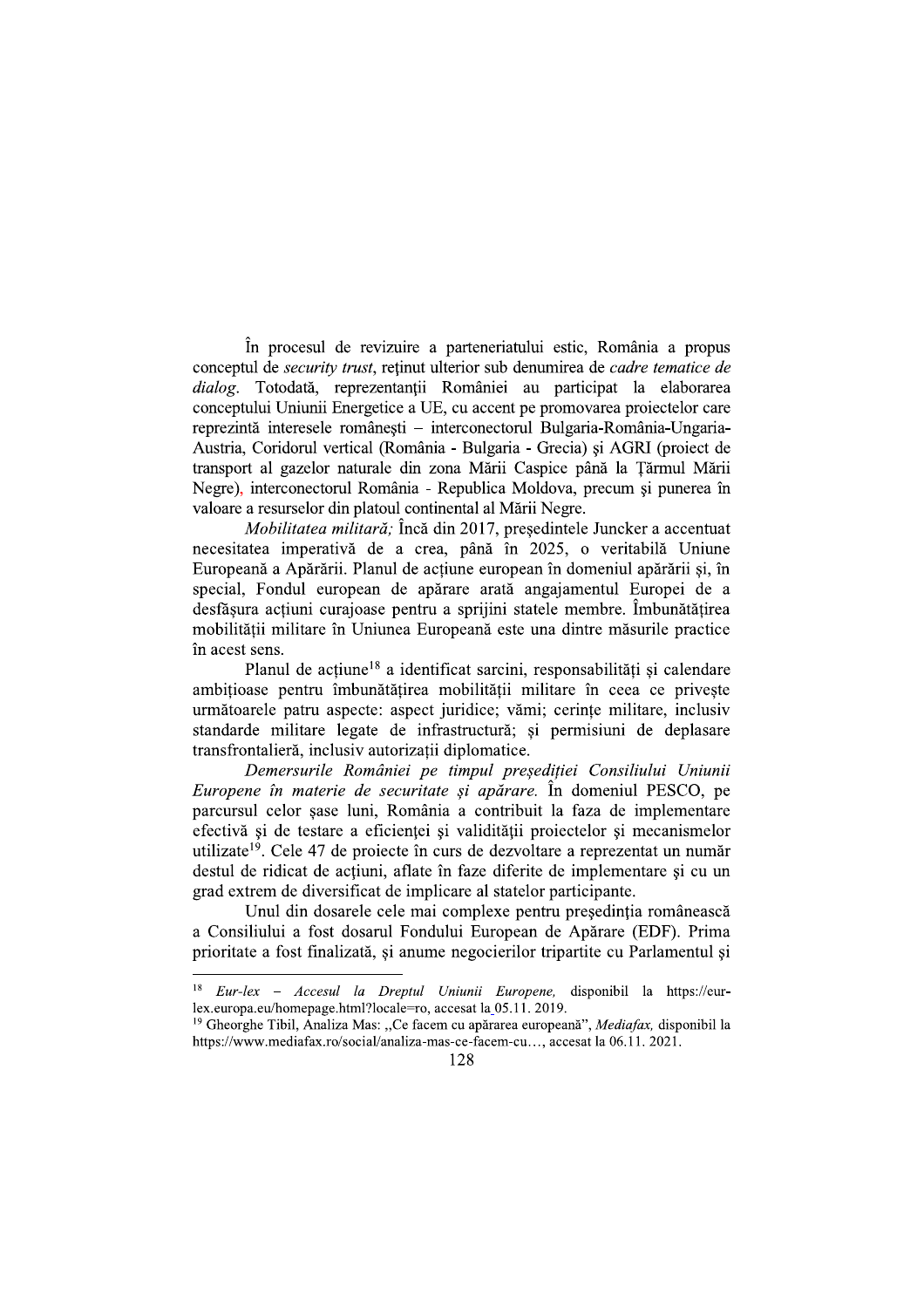Comisia pe Proiectul de reglementare privind EDF, cu aplicabilitate în viitorul cadru financiar multianual 2021-2027<sup>20</sup>. Tema a fost mai sensibilă decât se anticipa initial.

Pe baza abordării generale, agreate la reuniunea Consiliului Afacerilor Externe (CAE) din noiembrie 2018, România a negociat în numele Consiliului regulamentul EDF pentru perioada post - 2020, în condițiile în care implicațiile și mizele întregului proces sunt fără precedent, prin raportare la bugetul de 13 miliarde euro propus a fi alocat EDF în viitorul cadru financiar multianual.

Alte domenii importante s-au referit la Mobilitatea militară și Capabilitatea militară de planificare și conducere a operațiilor. România a continuat sprijinirea acțiunilor legate de mobilitatea militară pentru a spori capacitatea UE de reactie la criză, în coordonare și complementaritate cu partenerii transatlantici și cu alți parteneri strategici, precum și cu vecinii apropiati. $21$ 

În ceea ce priveste Capabilitatea militară de planificare și conducere a operațiilor (MPCC), având în vedere revizuirea actuală a acestei structuri, România si-a adus contributia la punerea în aplicare a recomandărilor menite să facă MPCC operatională și un actor credibil la nivelul planificării și conducerii operațiilor și misiunilor militare desfășurate sub egida UE.

În domeniul operational, ca unul dintre cei mai importanti contributori la misiunile civile ale PSAC, România a valorificat expertiza naționale existentă în domeniu, pentru a asigura o dezvoltare echilibrată și coerentă a dimensiunilor civile și militare ale PSAC, în vederea gestionării eficiente a provocărilor de securitate actuale si emergente la adresa intereselor de securitate ale Uniunii si statelor membre.

În concluzie, transformările PSAC din ultimii ani au avut impact semnificativ asupra politicii de securitate a Uniunii Europene și implicit asupra României ca tară membră. Consider că pentru găsirea

<sup>21</sup>Consiliul Europei, disponibil la https://www.coe.int/ro/web/chisinau/council-of-europe, accesat la 04.11. 2021.

<sup>&</sup>lt;sup>20</sup> Niculae Iancu, Gheorghe Tibil, "Ce facem cu Apărarea europeană de la pupitrul Uniunii Europene?", Monitorul Apărării și Securității, 18 ianuarie 2018, disponibil la https://monitorulapararii.ro/ce-facem-cu-apararea-europeana-de-la-pupitrul-uniuniieuropene-1-10158, accesat la 06.11, 2021.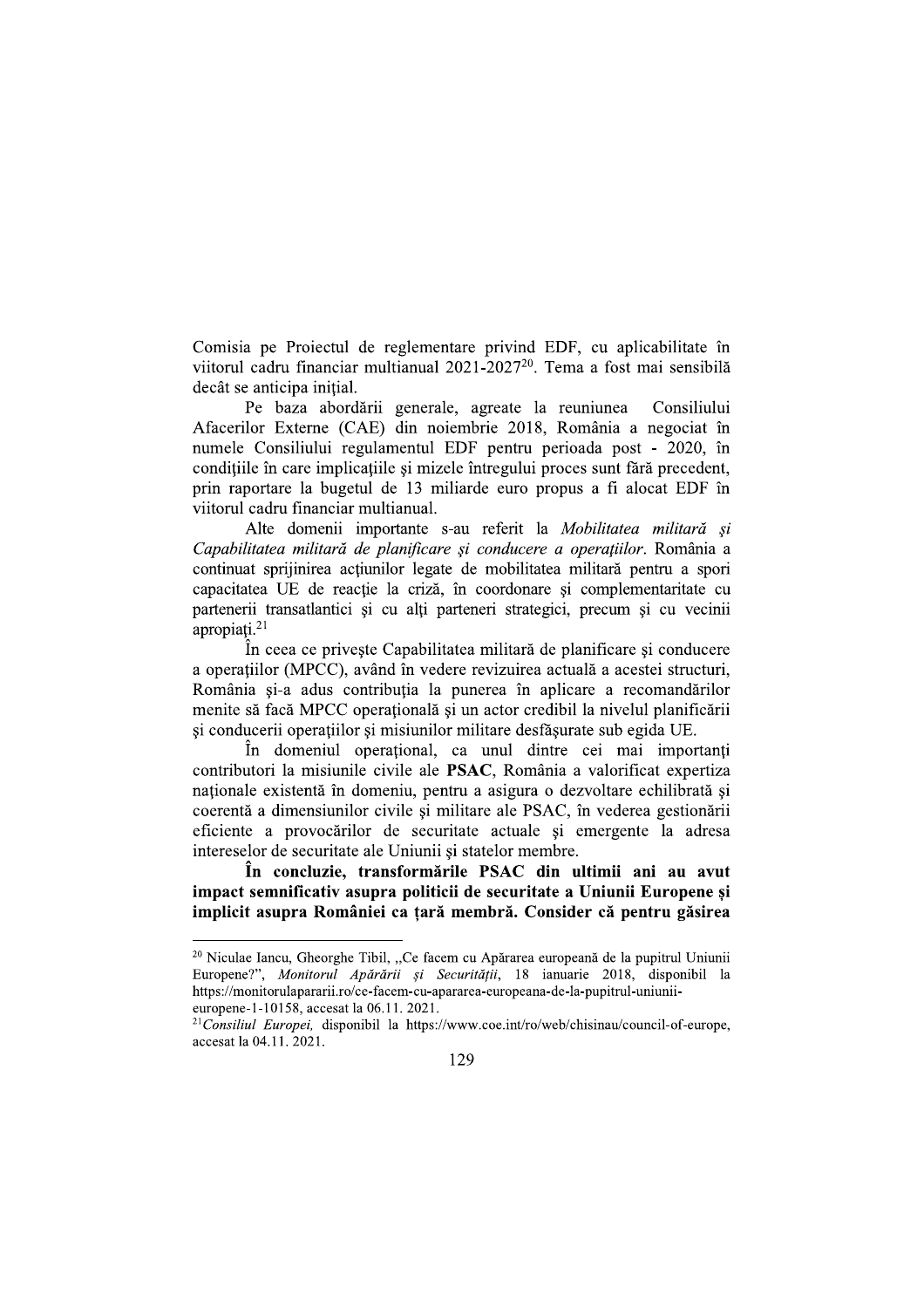unui echilibru rezonabil între sprijinirea inițiativelor vizând creșterea rolului global al UE prin avansarea inițiativelor de apărare legate de **implementarea** Strategiei globale a UE în domeniul politicii externe și de securitate (SGUE-EUGS)<sup>22</sup>, a planului de implementare a acesteia privind securitatea si apărarea în Europa și conditionarea acestora de nevoia de evitare a duplicărilor cu NATO, trebuie să reprezinte abordarea Rommâniei în materie de securitate natională integrată în viziunile europene si nord altantice.

Pentru structurile naționale generatoare de securitate, siguranță și ordine publică, prezența României în NATO și Uniunea Europeană constituie, realmente, o oportunitate în vederea dezvoltării și atingerii unor standarde înalte de performanță în domeniul securității și apărării României.

Apărarea comună europeană este un obiectiv pe termen lung pentru România, astfel, în acest moment, sunt necesari pasi importanti pentru a avansa pe această cale, prin dezvoltarea proiectelor comune PESCO de securitate si apărare si, mai ales, a celor nationale. Accesarea fondurilor EDF constituie o oportunitate pentru viitorul securitătii României. De asemenea, considerăm ca o viziune complementară a sarcinilor în relatia cu NATO va contribui la dezvoltarea securitătii tării noastre, atât în plan european, cât și nord atlantic.

2. Necesitatea continuării procesului de armonizare a sistemului juridico-administrativ national în domeniul securității și apărării cu aquis-ul Uniunii Europene

Acquis-ul UE este corpusul de drepturi și obligații comune care le revin tuturor țărilor UE în calitate de membri. Acesta este într-o continuă evoluție și, pe lângă multe altele, cuprinde și măsurile care au legătură cu politica externă și de securitate comună.

Statutul juridic al unui stat membru al UE este prevăzut în cea mai mare parte de tratatele fundamentale constitutive ale Uniunii. Acestea stabilesc, practic, statutul organizației, drepturile și obligațiile statelor

<sup>&</sup>lt;sup>22</sup> Jérôme Legrand, "Politica de securitate și apărare comună", *Parlamentul European*, disponibil la https://www.europarl.europa.eu/factsheets/ro/sheet/159/politica-de-securitatesi-aparare-comuna, accesat la 05.11. 2021.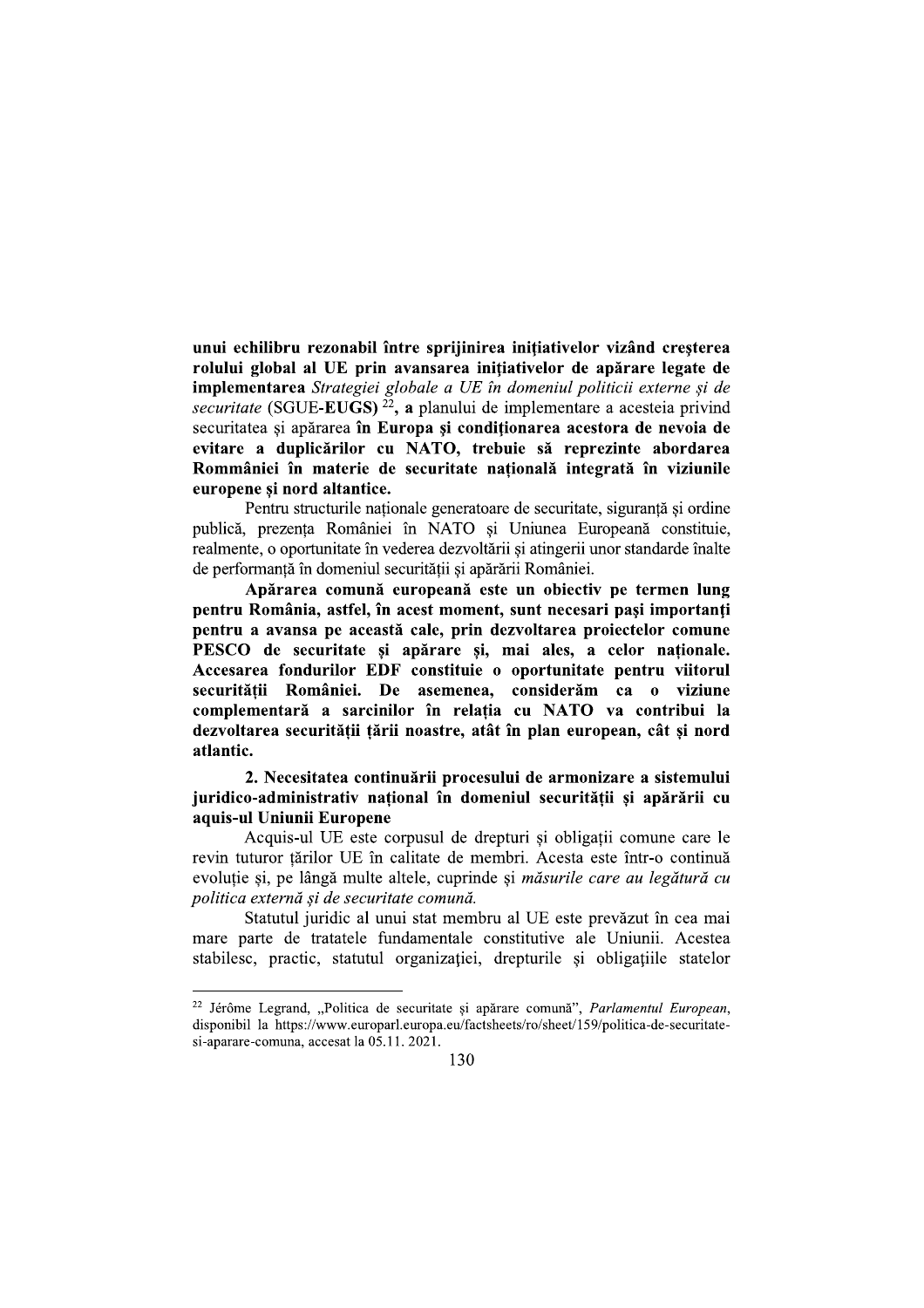membre și constituie temeiul juridic pentru orice activitate desfășurată pentru, îndeplinirea scopurilor UE.

Ca urmare, pentru România, efortul de armonizare legislativă din perioada de preaderare a fost destinat compatibilizării cadrului juridic national cu dispozițiile acestor documente. Imediat, după aderare, pentru întregirea de jure a statutului de membru UE, România a început procesul de aderare/ratificare a tratatelor UE, iar acum putem spune că, țara noastră este un contribuabil activ la PSAC, atât în ceea ce priveste dimensiunea politică, orientată să sprijine interesele statelor membre, care au identificat interese comune în domeniul securității și apărării, cât și în ceea ce privește dimensiunea operatională, fiind un actor important în multe misiuni de gestionare a crizelor desfășurate sub egida Uniunii Europene.

Integrarea României în cadrul Uniunii Europene a reprezentat, în opinia noastră, un proces complex și de durată cu eforturi importante din partea statului român, dar și a armatei noastre angajată plenar în procesul de transformare cu respectarea integrală a cerintelor și noilor standarde ale UE. Implicațiile integrării României în UE se manifestă în toate domeniile vieții sociale, prioritare fiind totusi cel politic, economic, financiar, militar si de ordin legislativ.

### Securitatea și apărarea în viziunea României.

Strategia națională de apărare actuală răspunde nevoii și obligației de protecție legitimă împotriva riscurilor și amenințărilor ce pun în pericol drepturile și libertățile fundamentale ale omului, valorile și interesele nationale vitale, bazele existentei statului român. Ea vizează, cu prioritate, domeniile precum: starea de legalitate; siguranța cetățeanului; securitatea publică; prevenirea și contracararea terorismului și a altor amenințări asimetrice; capacitatea de apărare; protecția împotriva dezastrelor naturale, degradării condițiilor de viață și accidentelor industriale.

Noi știm că, "securitatea națională se realizează prin măsuri adecvate de natură politică, economică, diplomatică, socială, juridică, educativă, administrativă și militară, prin activitatea de informații, contrainformatii și securitate, precum și prin gestionarea eficientă a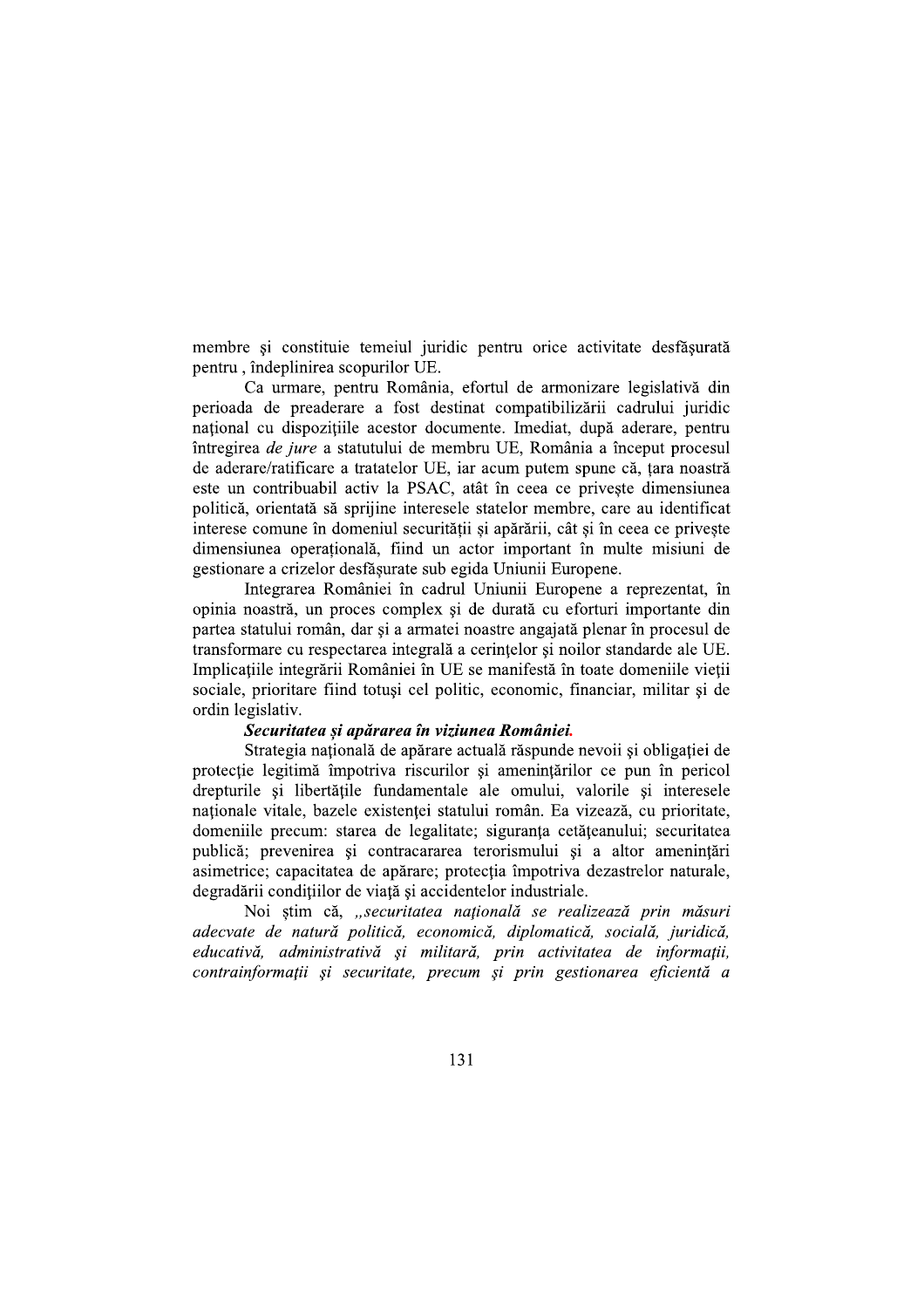crizelor, în conformitate cu normele de conduită ale comunității europene și euroatlantice și prevederile dreptului internațional"<sup>23</sup>.

În acest sens. Strategia de Securitate Natională a României a urmărit si continuă promovarea, protecția și apărarea valorilor și intereselor *nationale*. De altfel, aceastea se asigură prin efort national conjugat, respectiv prin forțe și mijloace proprii, precum și prin cooperarea cu aliații și partenerii, în consonanță cu prevederile strategiei de securitate a Uniunii Europene si ale conceptelor strategice ale Aliantei Nord-Atlantice. Această abordare strategică oferă bazele operaționale ale colaborării sistematice cu organizațiile de securitate și apărare din care România face parte, cu statele aliate, partenere si prietene.

În consens cu prevederile Constituției, Strategia națională de apărare a României, (Pentru o Românie care garantează securitatea și prosperitatea generațiilor viitoare), 2010 așează la temelia eforturilor, vizând construcția securității și prosperității poporului român, valori precum: democratia, libertatea, egalitatea si suprematia legii; respectul pentru demnitatea omului, pentru drepturile și libertățile sale fundamentale; identitatea națională și responsabilitatea civică; pluralismul politic; proprietatea garantată și economia de piată; solidaritatea cu natiunile democratice; pacea și cooperarea internațională; dialogul și comunicarea dintre civilizații.

Aceste valori reprezintă factorul de coeziune al comunităților locale și al națiunii române, catalizatorul eforturilor spre progres și modernizare, liantul relatiei armonioase dintre interesele individuale si cele nationale, în acord cu normele ordinii constitutionale. Înfăptuirea lor își are garantul în respectul pentru suveranitatea și independența națională, caracterul național, unitar și indivizibil al statului, unitatea bazată pe comunitatea de limbă, cultură și viață spirituală, pe respectul pentru identitatea specifică a tuturor cetățenilor și comunităților.

Despre Interesele naționale, care reflectă percepția dominantă, relativ constantă și instituționalizată cu privire la valorile naționale, putem

<sup>&</sup>lt;sup>23</sup> Teodor Frunzeti, Viitorul securității europene, Surse de instabilitate la nivel global și regional - Implicații pentru România, Universitatea Națională de Apărare, Centrul de Studii Strategice de Apărare și Securitate, Editura Universității Naționale de Apărare, București, 2004, p. 49.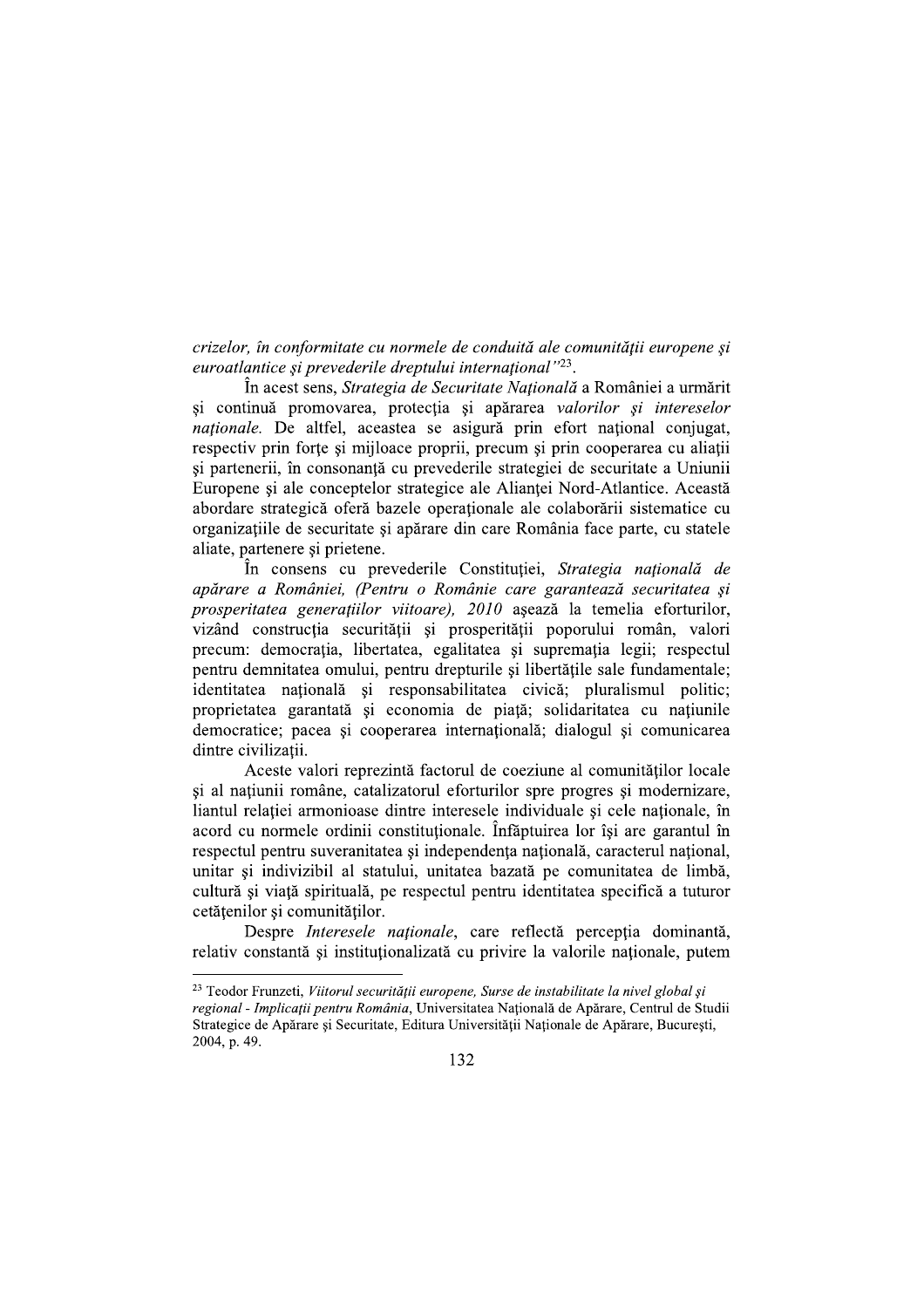afirma că vizează promovarea, protejarea și apărarea, prin mijloace legitime, a valorilor prin care natiunea română își garantează existenta și identitatea, pe baza cărora îsi construieste viitorul și în temeiul cărora se integrează în comunitatea europeană și euroatlantică și participă la procesul de globalizare. Prin aria lor de manifestare, ele se adresează, în primul rând, cetățenilor patriei care trăiesc pe teritoriul național, dar și, în egală măsură, tuturor celorlalți oameni aflați în România, precum și românilor care trăiesc sau îsi desfăsoară activitatea în afara granitelor tării.

În condițiile în care, în lumea modernă, securitatea și prosperitatea sunt termenii inseparabili ai aceleiași ecuații, "progresul, prosperitatea și securitatea națională ale României nu pot fi decât rezultanta majoră a unui proces complex de promovare și garantare a valorilor și intereselor *naționale* "24. Acest proces a vizat și continuă, în esență: integrarea reală și deplină în Uniunea Europeană; asumarea responsabilă a calității de membru al Aliantei Nord-Atlantice; mentinerea integrității, unității, suveranității, independentei si indivizibilității statului român, în condițiile specifice ale participării la construcția europeană.

La nivel global, lumea continuă să rămână puternic conflictuală. Motoarele conflictelor operează, atât în domeniul accesului la resurse, la mecanismele de distribuție a acestora și la piețe de desfacere, cât și în cel al diferențelor identitare de natură civică, etnică, religioasă, culturală sau ideologică. Mediul de securitate internațional se află într-o rapidă schimbare. Unele schimbări sunt lineare și previzibile, fie că decurg din evoluția obiectivă a mediului de securitate, fie că sunt rezultatul unor strategii si programe. Altele au caracter surprinzător, seismic sau de discontinuitate strategică și sunt însotite de o doză de incertitudine semnificativă ca natură. amploare și durată.

Proliferararea noilor riscuri și amenințări amplifică aspectele de insecuritate ale mediului global, astfel că, în perspectiva următorilor 10-15 ani, ordinea mondială va arăta sensibil diferit, în condițiile în care noua dinamică a relațiilor internaționale favorizează eforturile comunității

<sup>&</sup>lt;sup>24</sup> Stan Petrescu, Mediul de securitate global și euroatlantic, Editura Militară, București, 2005, p. 35.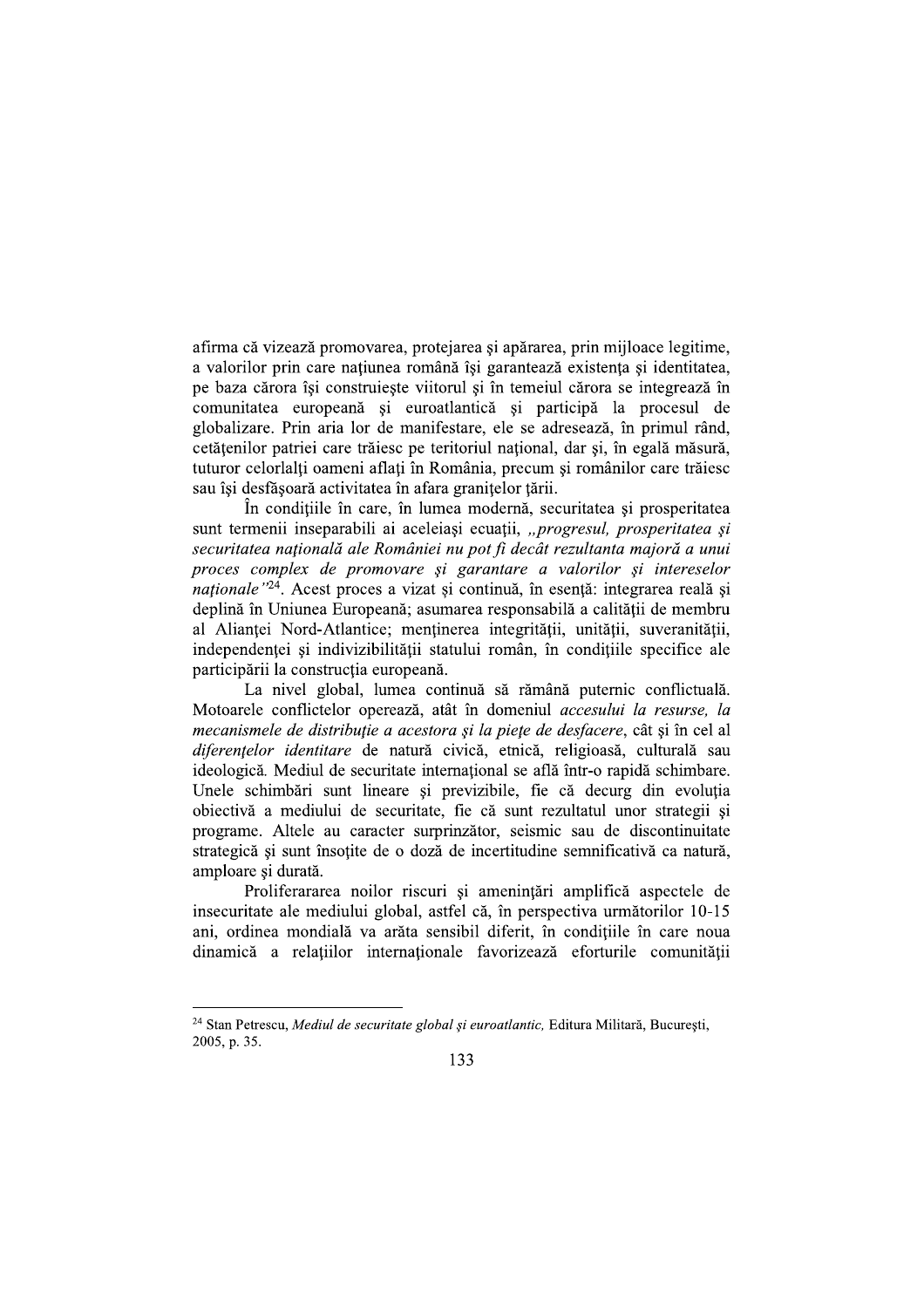euroatlantice care vizează construcția unui nou echilibru internațional, capabil să asigure expansiunea și consolidarea libertății și democratiei.

În acest context, *riscurile și amenintările* la adresa securității nationale a României sunt percepute, în primul rând, din perspectiva statutului de țară membră a Alianței Nord-Atlantice și a Uniunii Europene. Se înscriu, de asemenea, în această categorie, riscurile și amenințările ce privesc securitatea si apărarea frontierelor, în condițiile în care segmente importante ale granitelor României constituie o parte importantă a frontierei terestre estice a celor două organizații.

În același timp, însă, o serie de amenințări noi, asimetrice, de natură militară și non-militară, inclusiv cele ce se manifestă sub forma agresiunilor psihologice, informationale sau informatice tind să sporească sub raportul gradului de pericol și al probabilității de producere și pot afecta grav starea de securitate a cetățenilor români, a statului român sau a organizațiilor din care România face parte. Ele sunt generate preponderent de mediul international, dar si, într-o anumită măsură, de cel intern.

Principalele riscuri și amenințări, de natură politică, economică, socială și militară, capabile să pună în pericol siguranța cetățeanului și securitatea natională a României, valorile și interesele sale, ca stat membru al comunității europene și euroatlantice, rezultate în urma analizelor și documentărilor efectuate sunt: terorismul internațional structurat în rețele transfrontaliere; proliferarea armelor de distrugere în masă; conflictele regionale; criminalitatea transnațională organizată; guvernarea ineficientă<sup>25</sup>.

Imperativul contracarării noului val de terorism internațional și cel al cooperării forțelor democratice, inclusiv prin acțiuni comune desfășurate în zonele ce generează terorism, constituie o cerință vitală pentru securitatea României.

Existența și proliferarea armelor nucleare, chimice, biologice și *radiologice* constituie o amenintare deosebit de gravă sub raportul potentialului de distrugere. Riscul de prăbusire sau de evoluție anarhică a

<sup>&</sup>lt;sup>25</sup> Gheorghe Minculete, Daniela Rapan, "Approaches on current risks and threats to the international security environment", Science & Military Journal; Liptovský Mikulás 2012, pp. 14 -15.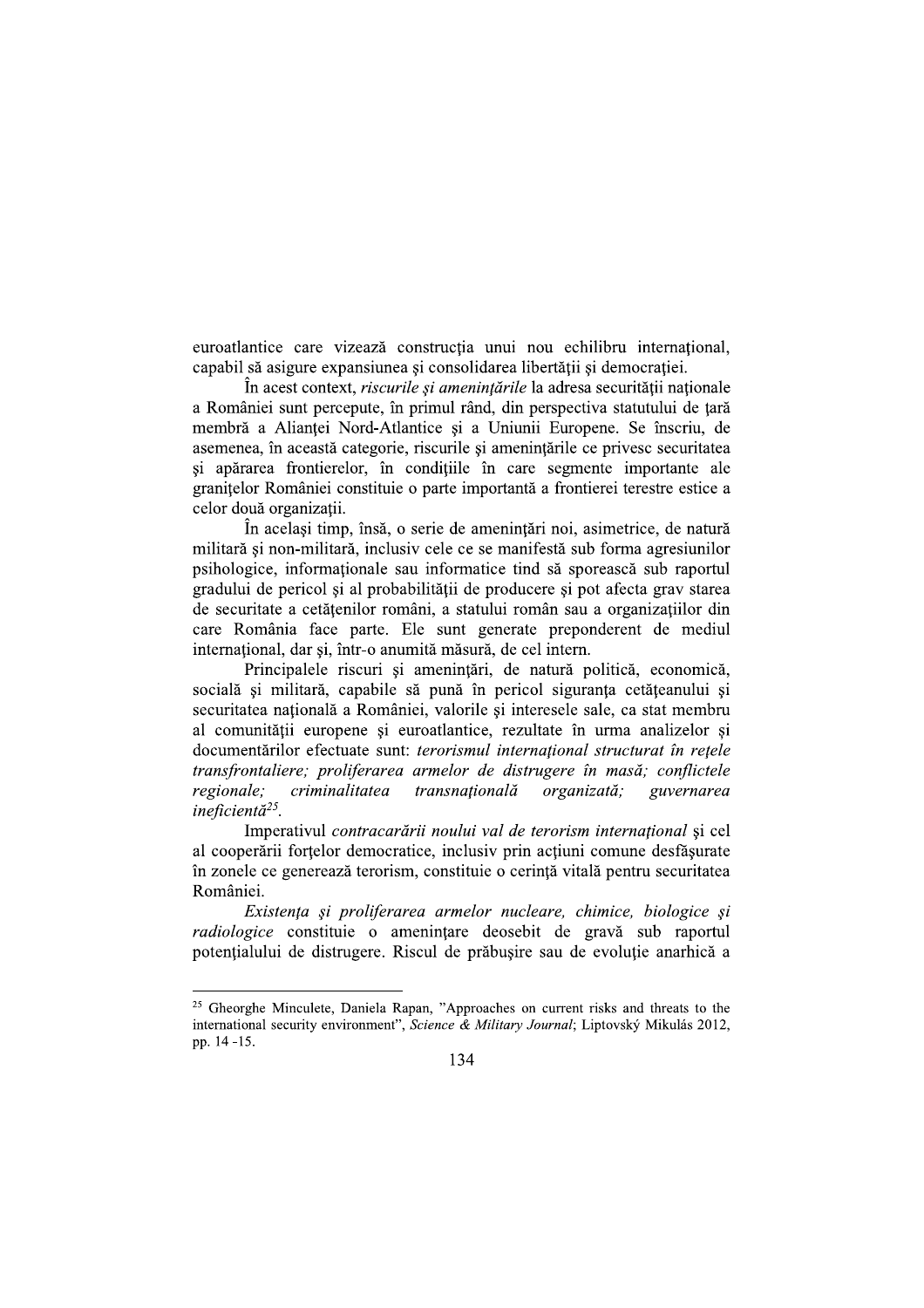unor state posesoare de asftel de arme, autoritatea redusă exercitată de unele guverne asupra structurilor militare, precum si existenta unor regiuni aflate în afara controlului statal, favorizează dezvoltarea pietei negre pentru astfel de mijloace.

Conflictele regionale reprezintă o amenințare pentru România, deoarece în pofida evoluțiilor pozitive din ultimul deceniu și jumătate, ce au făcut din Europa un loc mai sigur și mai prosper, arealul strategic în care este situată țara noastră este încă bogat în conflicte locale, cu puternice implicații pentru pacea și securitatea regională și europeană. Produs al dezmembrării, mai mult sau mai puțin violente, a unor state multinaționale din zonă, aceste conflicte interetnice sau religioase au un puternic substrat politic și reprezintă o amenințare gravă la adresa securității regionale, chiar dacă, în urma unor importante eforturi ale comunității internaționale, majoritatea acestora sunt tinute sub control. Prin numărul lor mare, aceste conflicte – alături de alte stări tensionate, mișcări separatiste, dispute teritoriale si situatii de instabilitate prezente în proximitatea României – generează incertitudine, determină irosirea resurselor și perpetuează sărăcia. Ele alimentează, de asemenea, alte forme de violență și criminalitate și favorizează terorismul.

Criminalitatea transfrontalieră organizată reprezintă o formă de infractionalitate foarte gravă, care a dobândit capacitatea de a influența politica statelor și activitatea instituțiilor democratice. Ea constituie, atât o expresie a proliferării unor fenomene negative ce se amplifică în condițiile globalizării, cât și o consecință directă a gestionării ineficiente a transformărilor politice, economice și sociale radicale care s-au produs în Europa centrală, de est și de sud-est după prăbușirea regimurilor comuniste. Pe fondul unei astfel de situații, spațiul de interes strategic în care se află România s-a transformat într-o veritabila sursă, zonă de tranzit și destinație a unor activități infracționale grave constând îndeosebi în: trafic ilegal de armament muniții și explozivi; trafic de narcotice; migrație ilegală și trafic de fiinte umane; trafic de produse contrafăcute; activități de spălare a banilor; alte forme de criminalitate economico-financiară. Astfel de activități sunt favorizate de existența conflictelor locale iar, prin natura și amploarea lor, ele pot favoriza terorismul și proliferarea armelor de distrugere în masă și pot contribui la perpetuarea regimurilor separatiste.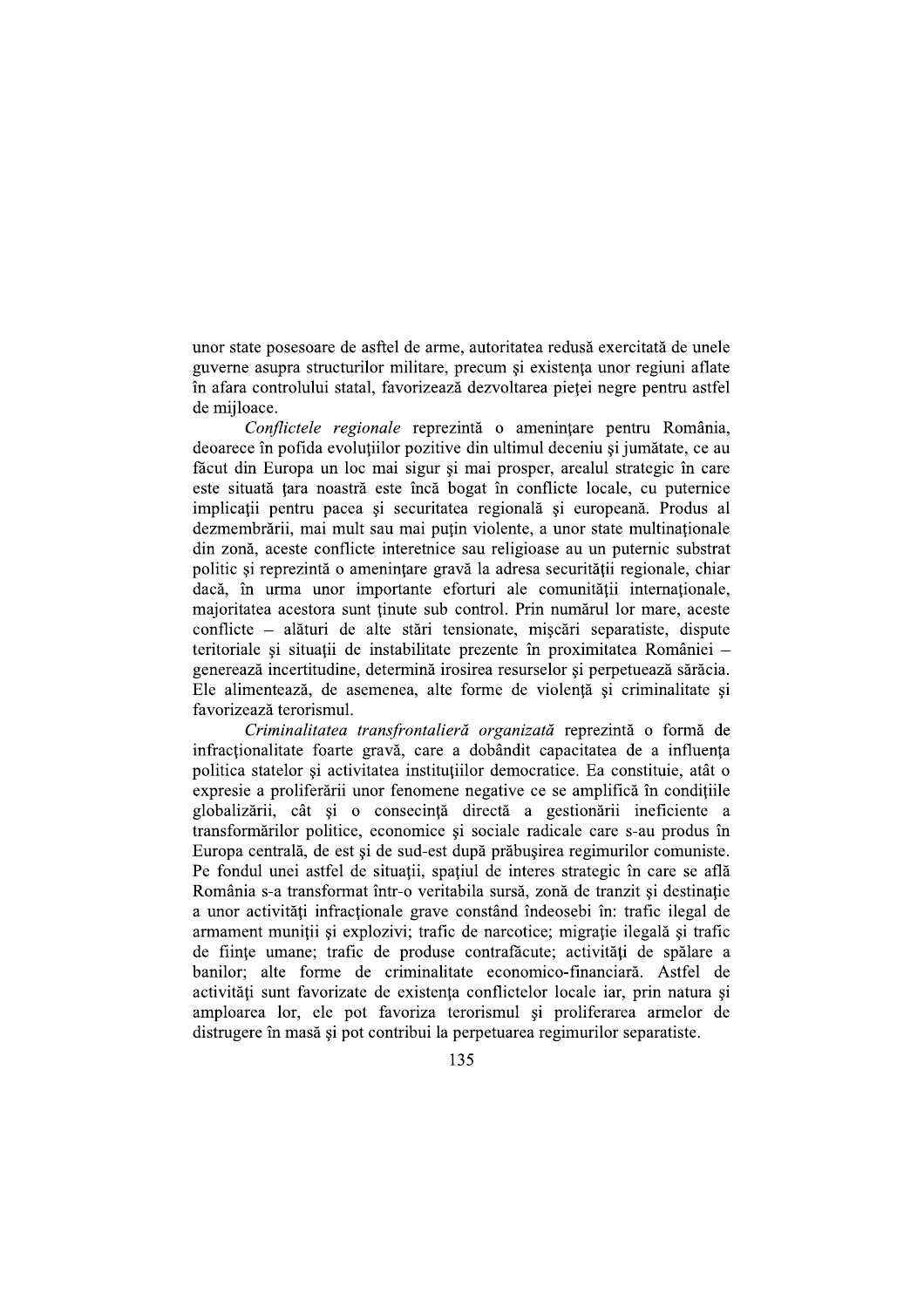Un rol important în procesul de consolidare a stabilității și securității statelor din Europa centrală, de est și de sud-est, revine capacității societătilor de a promova o gestiune eficientă a intereselor publice, de a garanta exercitarea responsabilă și eficientă a puterii, în deplin acord cu principiile democratiei și cerintele respectării drepturilor omului. Expresia publică a acestor exigențe este buna guvernare, domeniu în care în România, ca și în majoritatea statelor din această regiune, s-au înregistrat, în anii care au trecut de la prăbusirea regimurilor comuniste, progrese însemnate. Statele din această regiune continuă să se confrunte cu diferite fenomene negative care afectează calitatea actului de guvernare.

Securitatea națională poate fi, de asemenea, pusă în pericol de o serie de fenomene grave, de natură geofizică, meteo-climatică ori asociată, provenind din mediu sau reflectând degradarea acestuia, inclusiv ca urmare a unor activități umane periculoase, dăunătoare sau iresponsabile. În rândul acestor fenomene grave, trebuie avute în vedere: catastrofele naturale sau alte fenomene geofizice sau meteo-climatice grave (inundatii, furtuni puternice, stări de secetă gravă sau alte fenomene extreme generate de încălzirea globală; alte modificări bruste și radicale ale condițiilor de viață; alunecări de teren; cutremure); tendinta de epuizare a unor resurse vitale; catastrofe industriale sau ecologice având drept consecinte pierderi mari de vieți omenești, perturbarea substanțială a vieții economico-sociale și poluarea gravă a mediului pe teritoriul național sau în regiunile adiacente; probabilitatea în creștere a producerii unor pandemii.

Strategia de Securitate Natională a României a reprezentat programul national de cea mai amplă cuprindere care a avut ca scop făurirea unui stat modern, prosper, cu un profil regional distinct, deplin integrat în comunitatea europeană și euroatlantică, angajat ferm în promovarea democrației și libertății, cu cetățeni care trăiesc în siguranță, într-o lume complexă, dinamică și conflictuală. Scopul fundamental al strategiei l-a constituit mobilizarea eforturilor națiunii pentru accelerarea proceselor de modernizare, integrare și dezvoltare susținută, capabile să garanteze securitatea și prosperitatea țării, întro lume mai sigură și mai bună. Strategia a vizat promovarea fermă a libertăților politice, economice și sociale, a respectului pentru demnitatea umană, prin angajarea constientă și responsabilă a poporului român și colaborarea activă cu natiunile aliate, partenere si prietene.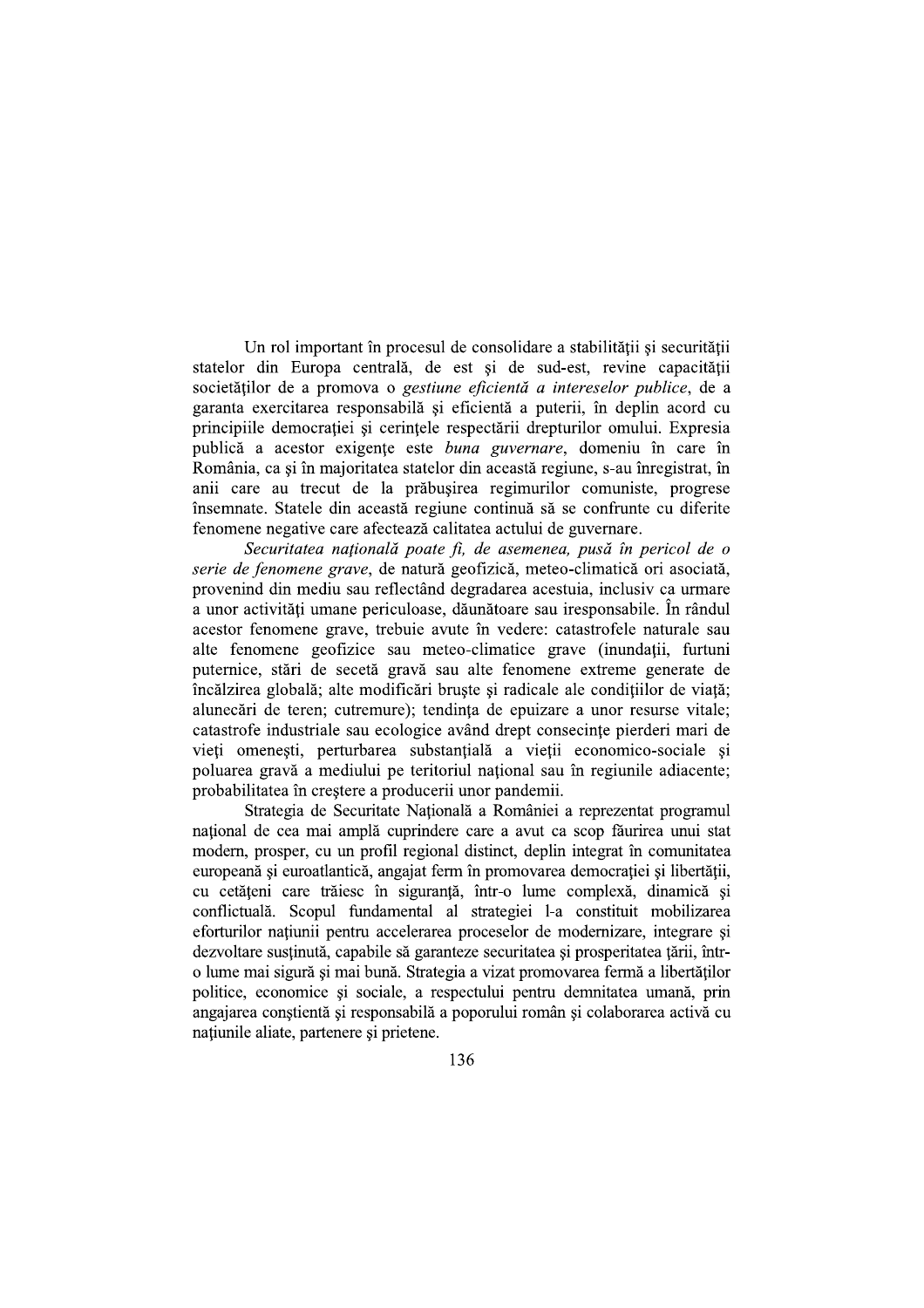Pentru înfăptuirea scopurilor, Strategia de Securitate Națională a urmărit îndeplinirea următoarelor obiective: identificarea oportună și contracararea pro-activă a riscurilor și amenintărilor; prevenirea conflictelor și managementul eficient al riscurilor, al situațiilor de criză și al consecințelor lor; participarea activă la promovarea democratiei și construcția securității și prosperității în vecinătatea României și în alte zone de interes strategic; transformarea profundă a instituțiilor și îmbunătățirea capabilităților nationale.

 $\hat{I}$ n plan intern, conditiile înfăptuirii acestor objective au fost: exercitiul deplin al drepturilor și libertăților democratice; stabilitatea politică; reforma profundă a clasei politice; maturizarea spiritului civic și participarea activă a societății civile la procesul de guvernare; eradicarea corupției instituționale; asigurarea armoniei interetnice și interconfesionale; modernizarea rapidă și sporirea gradului de protectie a infrastructurii critice; mentinerea stabilității sistemului financiar-bancar și a pieței de capital; protejarea resurselor naturale si a mediului.

*În plan extern*, realizarea lor a fost conditionată de: consolidarea instituțională a Uniunii Europene și îmbunătățirea stării sale de securitate; reconstructia si dinamizarea cooperării transatlantice; consolidarea relatiilor de parteneriat strategic; promovarea democratiei și asigurarea păcii și stabilității în zonele de interes strategic; sprijinirea activă a comunităților românești din arealul istoric, a românilor de pretutindeni, pentru păstrarea identității lor culturale.

În cadrul eforturilor vizând protejarea, apărarea și promovarea intereselor sale legitime, România a respectat si respectă principiile si normele dreptului internațional și dezvoltă dialogul și cooperarea cu organizațiile internaționale și cu statele interesate în realizarea securității internaționale. România este direct interesată să joace un rol activ și constructiv în plan european și regional, să fie o punte de legătură între civilizații, interese economice și culturale diferite, în beneficiul stabilității și prosperității întregii Europe. În condițiile în care, în cadrul relațiilor internationale, tendintele majore sunt extinderea democratiei si cooperarea institutionalizată, pentru România esentială este promovarea intereselor naționale prin mijloace pașnice, politice, diplomatice, economice și culturale.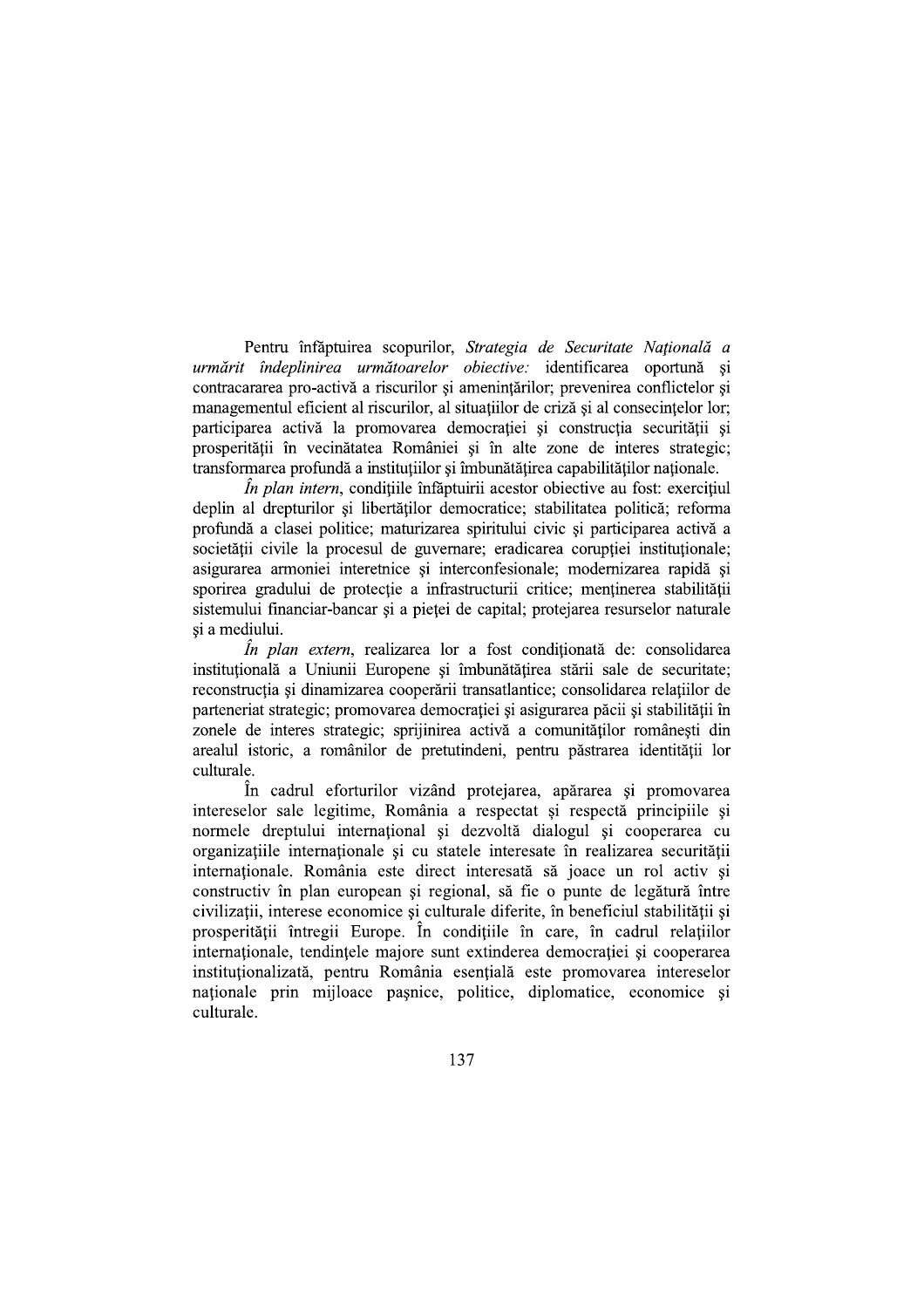În același timp însă, pentru protejarea și apărarea intereselor sale legitime, România trebuie să fie pregătită ca, împreună cu aliații și partenerii, să folosească toate miiloacele legale, inclusiv cele ce privesc întrebuințarea elementelor de forță ale capacității naționale, ca soluție de ultimă instantă.

Promovarea acestor valori și interese a avut și are în vedere în continuare aspecte referitoare la: transformarea profundă și creșterea capacitătii de actiune a institutiilor care au responsabilităti în domeniul securității naționale; consolidarea rolului României în cadrul NATO și al UE, concomitent cu întărirea capacității tării noastre de a actiona ca vector dinamic al politicilor vizând securitatea euroatlantică; dezvoltarea economică susținută și garantarea accesului la resurse vitale; prevenirea și contracararea eficientă a terorismului internațional, proliferării armelor de distrugere în masă și a criminalității transfrontaliere; participarea activă, în spiritul legalității internaționale și al multilateralismului efectiv, la operatiuni de pace si la alte actiuni vizând solutionarea crizelor internaționale; reconfigurarea strategiei de securitate energetică a României în consonanță cu strategia energetică a Uniunii Europene.

Actual, la fundamentarea Strategiei nationale de apărare a tării pentru perioada 2020-2024, Împreună, pentru o Românie sigură și prosper într-o lume marcată de noi provocări, principiile care o călăuzesc sunt: abordarea sistemică și cuprinzătoare a problematicii securității naționale; convergenta dintre politica de securitate și politica de dezvoltare economico-socială; concentrarea eforturilor asupra sigurantei cetăteanului si securității publice; concordanta dintre concluziile rezultate din evaluarea mediului de securitate, opțiunea politică și acțiunea strategică.

După analiza noastră, rezultă că procesul de formulare și de înfăptuire a obiectivelor naționale prevăzute în strategie asigură următoarele aspecte: evaluarea realistă și oportună a riscurilor și amenințărilor; identificarea corectă a valorilor și intereselor fundamentale ce trebuie promovate, protejate și apărate cu prioritate; stabilirea judicioasă a căilor și mijloacelor de înfăptuire a lor; determinarea modalităților adecvate de angajare și mobilizare a resurselor.

În esență, căile prin care se asigură promovarea, protejarea și apărarea valorilor și intereselor considerate ca fiind de importanță vitală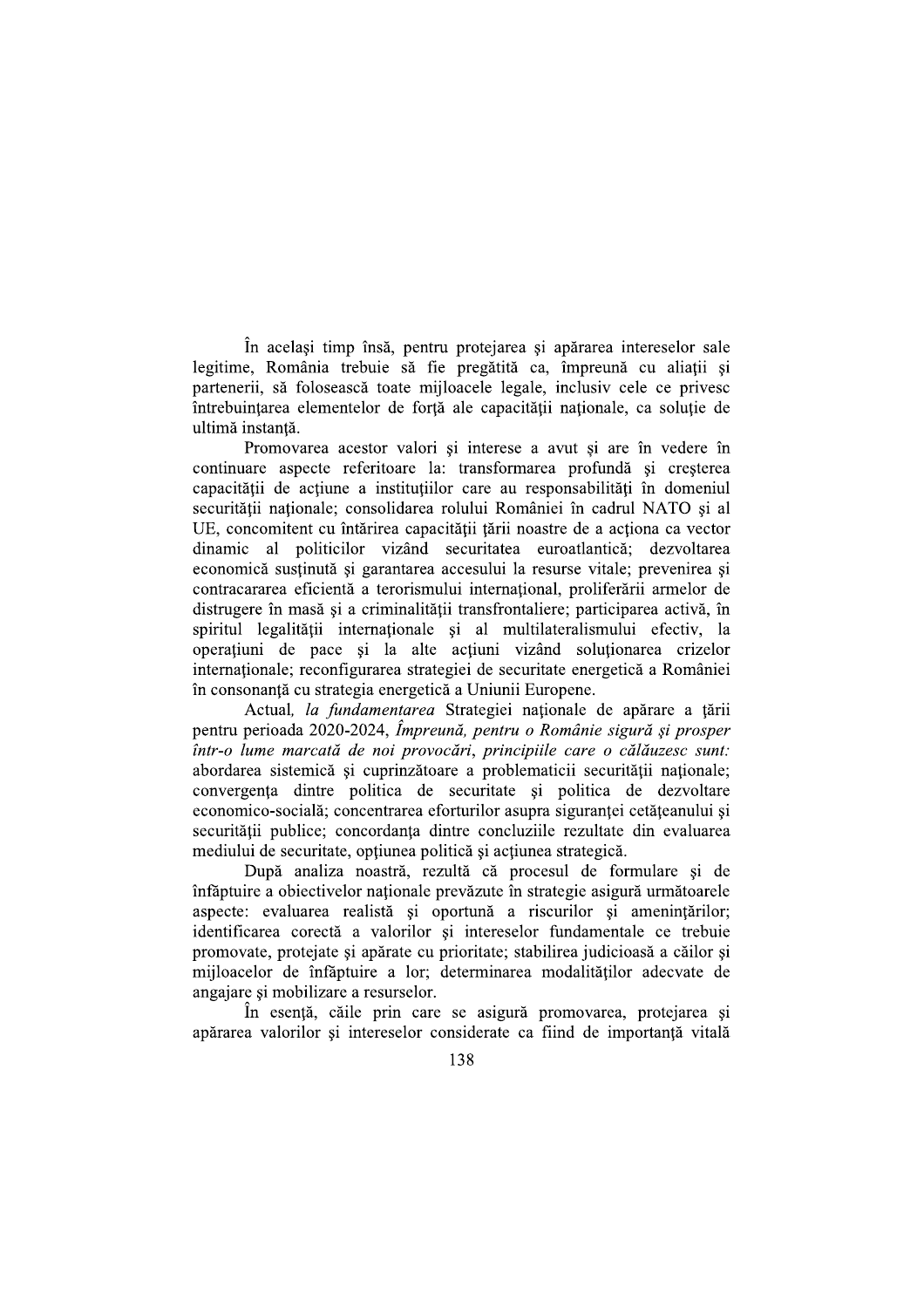pentru realizarea obiectivelor naționale sunt prevăzute de documentele specifice domeniului<sup>26</sup>. Materializarea lor impune atât necesitatea adoptării unor *măsuri de operationalizare* adecvate pentru realizarea securitătii naționale în cadru unional, consolidarea puterii naționale, integrarea ei adecvată în noua configurație a Uniunii Europene și multiplicarea avantajelor competitive ale României, cât și transformarea instituțiilor cu responsabilități în domeniul securității naționale.

România este constientă că securitatea comunității euroatlantice este indivizibilă, iar relația transatlantică este fundamentul acesteia. În consens cu o astfel de abordare, România sprijină activ demersurile vizând reconstrucția și dinamizarea acestei relații, necesitatea unei transformări profunde a Alianței, complementaritatea funcțională în materie de securitate si apărare a NATO și Uniunii Europene, ca și nevoia de evitare a paralelismelor și a concurenței în domeniul capabilităților, structurilor de comandă, strategiilor și doctrinelor.

În acest sens, România va acționa pentru perfecționarea coordonării politice și strategice a eforturilor de securitate ale celor două organizații, pe baza valorilor si intereselor comune, cu mentinerea rolului fundamental al Aliantei, în apărarea colectivă și securitatea euroatlantică și sporirea contribuției Uniunii Europene la îndeplinirea scopurilor comune, îndeosebi în planul securității paneuropene, euroasiatice, în Orientul Mijlociu și pe continentul african.

În acest context, concomitent cu mentinerea unui interes în creștere pentru consolidarea capacităților și mecanismelor de apărare colectivă ale Alianței Nord-Atlantice și crearea noilor capabilități apte să permită creșterea contribuției sale la pacea și securitatea globală, "România va sprijini întărirea rolului politic și de forum de consultări, la sporirea dimensiunii specifice de securitate și apărare a U.E., considerând că acestea constituie cea mai eficientă cale de abordare a strategiei globale de contracarare a noilor riscuri și amenințări la adresa securității națiunilor

<sup>&</sup>lt;sup>26</sup> Strategia națională de apărare a țării pentru perioada 2020-2024 - "Împreună, pentru o Românie sigură și prosperă într-o lume marcată de noi provocări", București, 2020.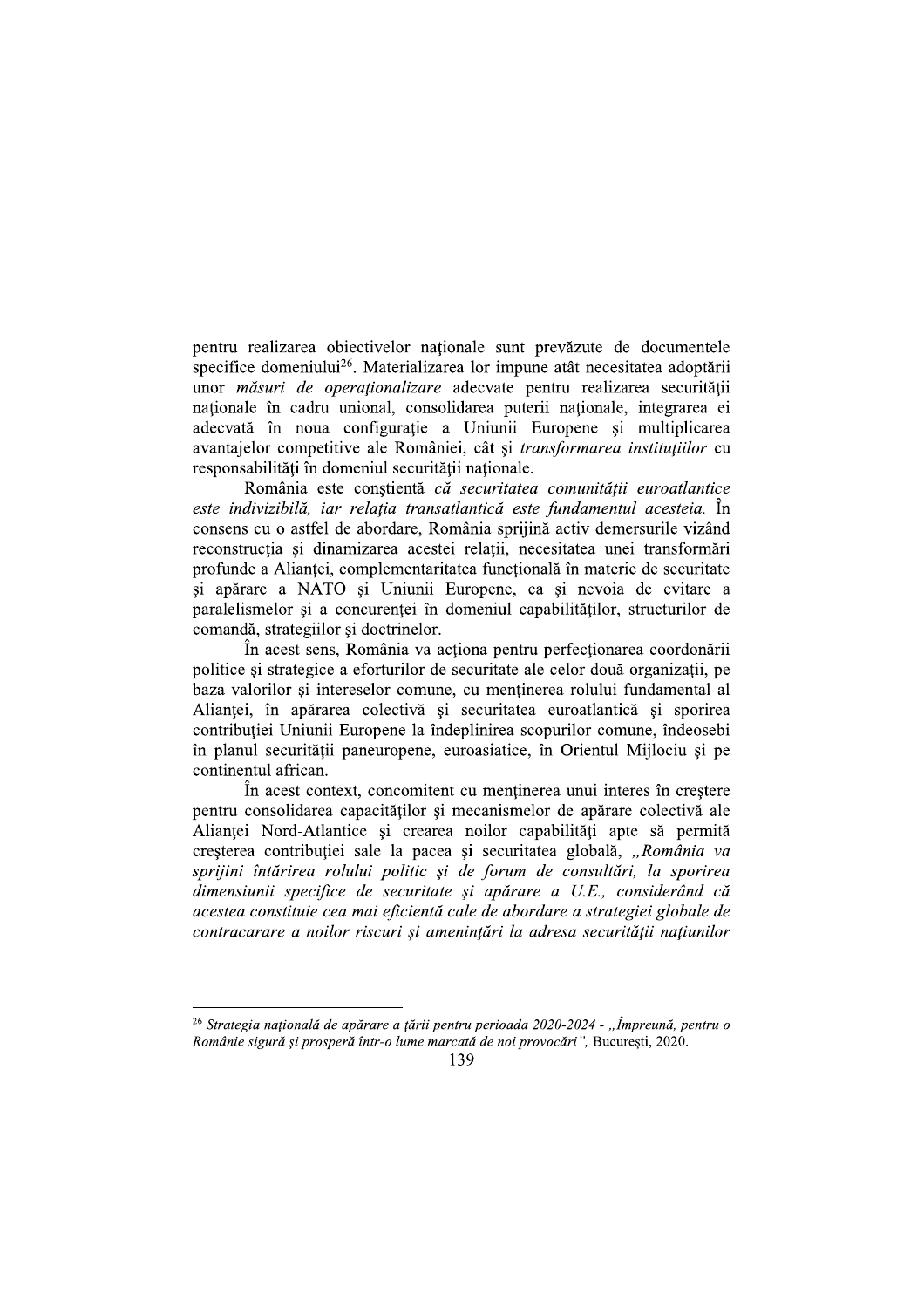din arealul euroatlantic<sup>"27</sup>. Totodată, România va sustine dezvoltarea politicii externe si de securitate comună si a politicii europene de securitate si apărare, inclusiv prin cresterea contributiei la capabilitățile militare și la cele destinate combaterii terorismului și gestiunii urgențelor civile în spațiul comunitar.

Dezvoltarea contribuției României la Politica europeană de securitate și apărare, în calitate de membru al Uniunii Europene, constitue o prioritate si pentru îndeplinirea acestui objectiv se vor urmări: sporirea contributiei la capabilitățile militare și civile; dezvoltarea contribuției la consolidarea capacității de răspuns rapid a Uniunii Europene, inclusiv prin participarea la grupurile tactice de luptă; consolidarea participării la operațiile de gestionare a crizelor; implicarea activă în activitățile și programele Agenției Europene de Apărare (EDA); încadrarea posturilor alocate României în structurile specifice ale Uniunii Europene.

### Conluzii

Istoric vorbind, Politica externă și de securitate comună (PESC) a fost creată și dezvoltată ca parte a procesului de constructie al Uniunii Europene și ca urmare a faptului că statele membre au recunoscut beneficiile unei astfel de acțiuni comune. În esență, forța PESC are la bază cumulul deciziilor pe care statele membre, inclusiv România, le jau în comun, în ceea ce priveste relatia lor, dezvoltată prin institutiile si politicile Uniunii Europene privind securitatea comună, dar si în raport cu ceilalti actori internaționali, de asemenea, din persepctiva problematicilor de securitate.

Principalele transformări ale PSAC înregistrate în ultimii ani, sunt cele legate de instrumentele sale de bază și anume: PESCO/EDA; CDP/ EDA; CARD/ EDA; EDF/ EDA; OHQs - MPCC și CPCC/ EEAS. Aceste transformări, alături de cele din domeniile: pactul privind PSAC civilă, întărirea cooperării UE-NATO, dezvoltarea Instrumentului European pentru Pace (EPF) precum și mobilitatea militară, au influențe directe asupra securității României.

 $27$  Florian Cîrciumaru, UE și implicarea organismelor sale în rezolvarea crizei din Balcani, în Buletinul Universității Naționale de Apărare "Carol I", nr. 3/2010, Editura Universității Naționale de Apărare "Carol I", București, 2010, p. 78.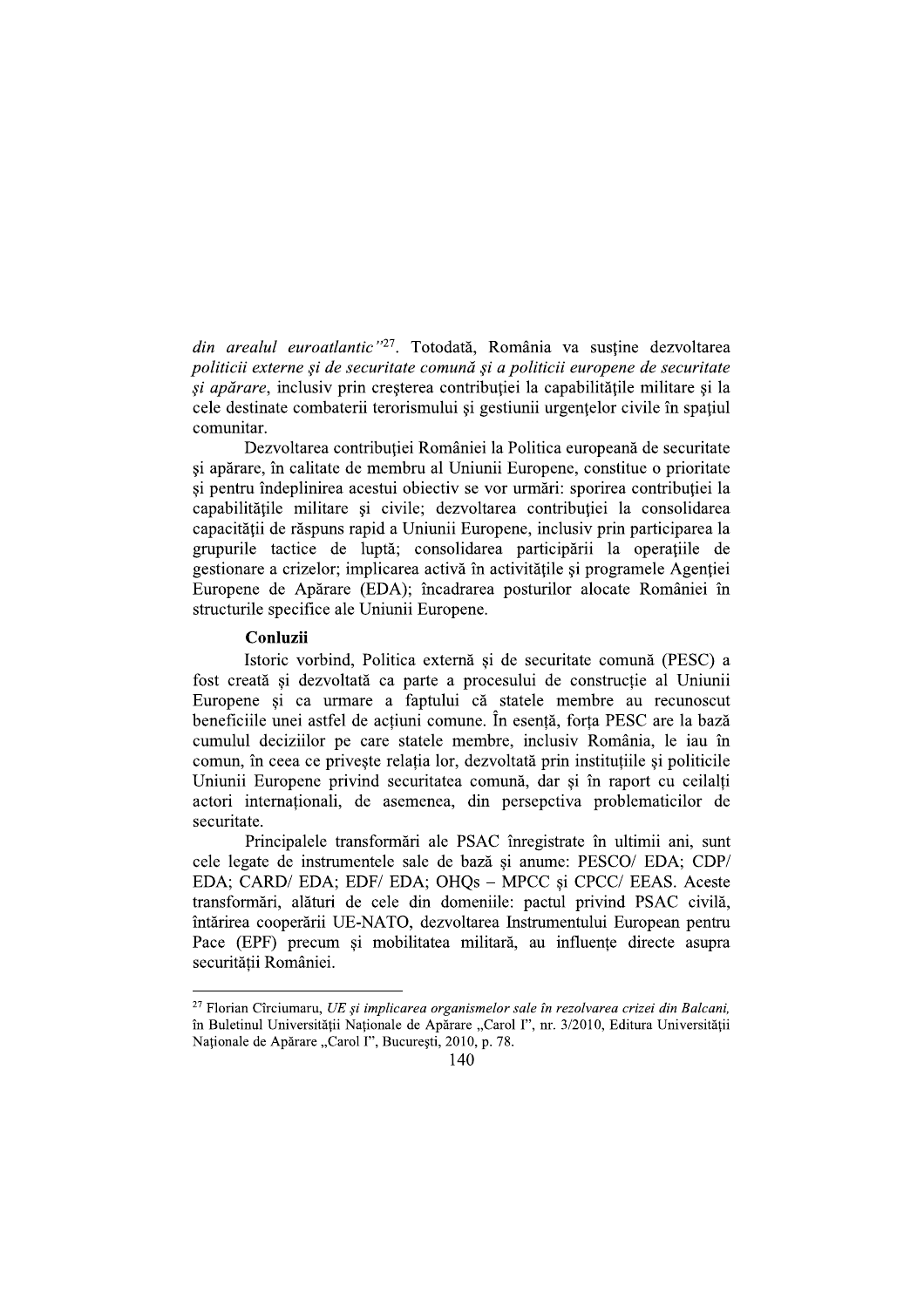România are la baza strategiei sale de țară, marcată de ideea de continuitate strategică, ca reper esențial, în privința modalităților de projectare a viziunii nationale cu privire la securitatea regională. Politica Externă și de Securitate Comună. Ca urmare, România și-a manifestat activ și perpetuu sprijinul PESC, în tot acest timp urmărind cu precădere valorizarea poziționării noastre ca stat de frontieră a Uniunii, prin încercarea permanentă de conștientizare la nivel european a riscurilor și oportunităților ce rezidă din această pozitionare.

Procesul de armonizare a legislației naționale cu normele UE a reprezentat, în primul rând, restaurarea cadrului juridic și instituțional. O transformare graduală, în acest proces, a fost realizată prin ajustarea politicilor românești privind politica de apărare la standardele UE, pe de o parte, actualizarea legislatiei românesti la cele mai noi tendinte în strategiile europene pentru securitate și apărare, și, pe de altă parte, punerea în aplicare a acesteia prin intermediul unui sistem institutional adecvat.

Astfel, în urma examinării modulului în care reglementările europene au fost transpuse în legislația națională, în domeniul politicilor de securitate si apărare, prin aplicarea analizei evolutive, am evidentiat, în acest articol, chiar si nevoile de transformare si reglementare a institutiilor destinate să asigure securitatea națională și regională.



- CÎRCIUMARU F., UE și implicarea organismelor sale în rezolvarea crizei din Balcani, în Buletinul Universității Naționale de Apărare "Carol I", nr. 3/2010, Editura Universității Naționale de Apărare "Carol I", București, 2010.
- FRUNZETI T., Viitorul securității europene, Surse de instabilitate la nivel global și regional - Implicații pentru România, Universitatea Națională de Apărare, Centrul de Studii Strategice de Apărare și Securitate, Editura Universității Naționale de Apărare, București, 2004.
- IANCU N, TIBIL G., "Ce facem cu Apărarea europeană de la pupitrul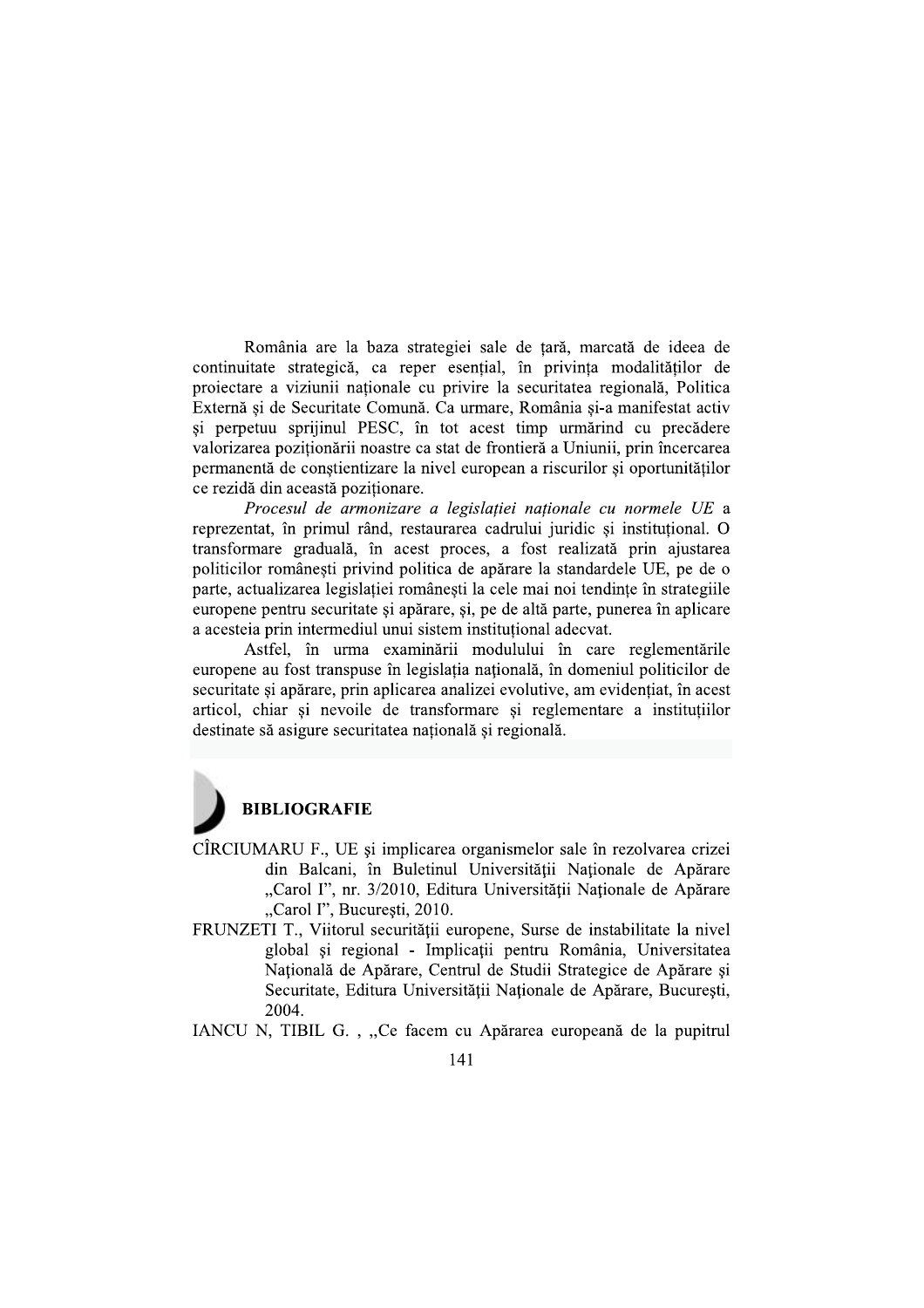Uniunii Europene?", Monitorul Apărării și Securității, 18 ianuarie 2018. disponibil la https://monitorulapararii.ro/ce-facem-cuapararea-europeana-de-la-pupitrul-uniunii-europene-1-10158, accesat la 06.11. 2021.

- LEGRAND J., "Politica de securitate și apărare comună", Parlamentu European, disponibil  $1a$ https://www.europarl.europa.eu/factsheets/ro/sheet/159/politicade-securitate-si-aparare-comuna, accesat la 05,11, 2021.
- MINCULETE G., RAPAN D., "Approaches on current risks and threats to the international security environment", Science & Military Journal; Liptovský Mikulás 2012.
- PETRESCU S., Mediul de securitate global și euroatlantic, Editura Militară, Bucuresti, 2005, p. 35.
- TIBIL G., Analiza Mas: "Ce facem cu apărarea europeană", Mediafax, disponibil la https://www.mediafax.ro/social/analiza-mas-cefacem-cu..., accesat la 06.11, 2021.
- TRAICU G., "Iohannis spune nu armatei europene: Crearea unui paralelism cu NATO nu ar ajuta pe nimeni", Stiri pe surse, disponibil la ..., accesat la 05.11, 2021.

### **Surse WEB**

- CSDP, disponibil la https://eeas.europa.eu/csdp-missions-operations/eutmrca/5392/common-security-and-defence-policy-csdp-structureinstruments-agencies en. accesat la 27.10. 2021.
- PSAC, disponibil la http://www.europarl.europa.eu, accesat la 03.11. 2021.
- PESCO, disponibil la https://pesco.europa.eu/, accesat la 29.10. 2021.
- PESCO, disponibil la https://www.consilium.europa.eu/media/39762/pescooverview-of-first-collaborative-of-projects-for-press.pdf, accesat la 29.10, 2021.
- EDA-What we do, disponibil la https://www.eda.europa.eu/what-we-do/ourcurrent-priorities/-capability-development-plan, accesat la 29.10. 2021.
- Afaceri Europene, disponibil la http://parlament.ro/afaceri\_europene/afeur/2017/fi 2298.pdf, accesat la 29.10. 2021.
- Europa press corner, disponibil la https://ec.europa.eu/-commission/-